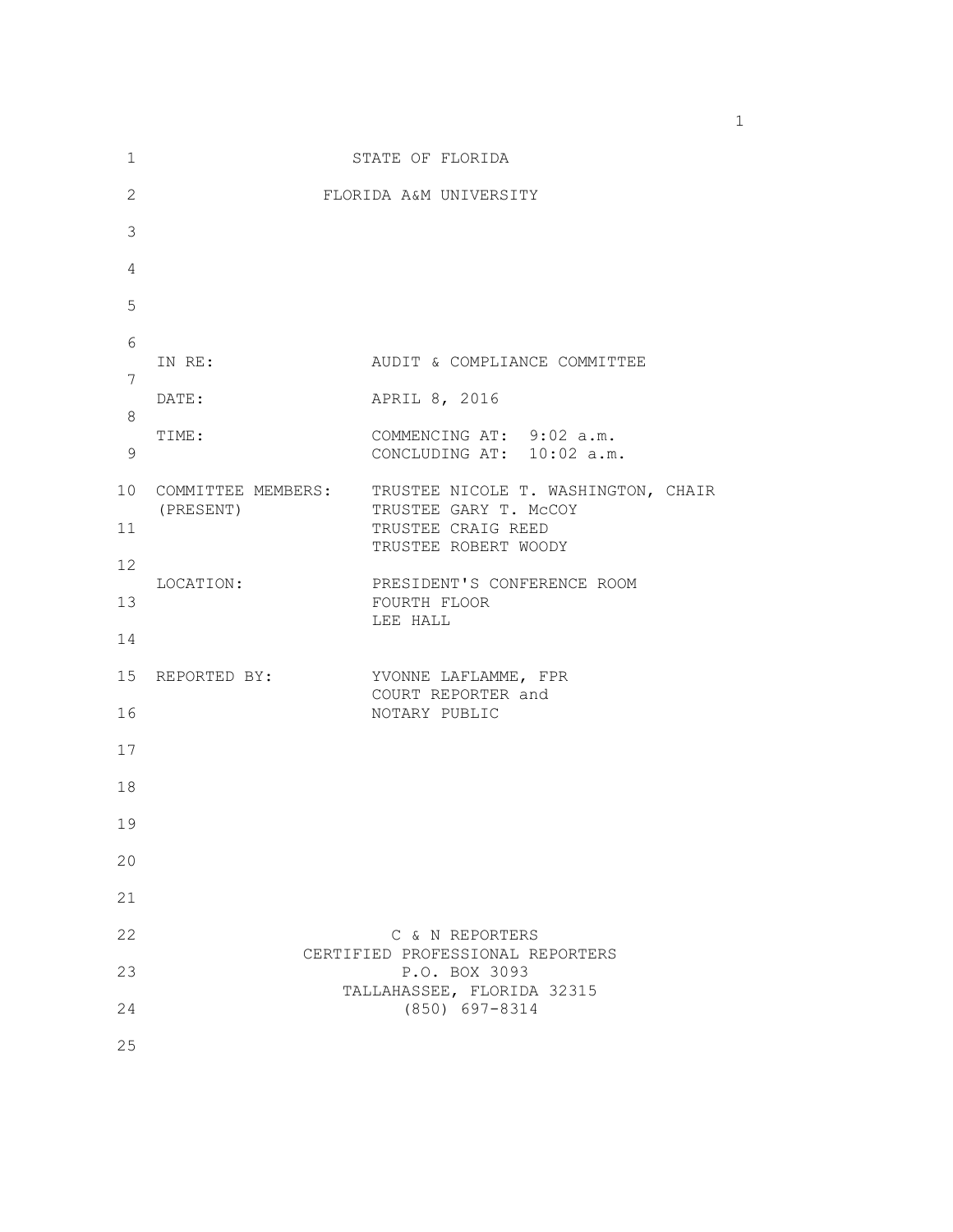1 \*\*\*\*\*\*\*\*\*\*\*\*\*\*\*\*\*\*\*\*\*\*\*\*\*\*\*\*\*\*\*\*\*\*\*\*\*\*\*\*\*\*\*\*\*\*\*\*\* 2 TRUSTEE WASHINGTON: Okay. It is 9:02, so I 3 would like to go ahead and call the special meeting of 4 the Audit Committee to order. 5 Good morning, members, and happy Friday. Thank 6 you all for taking the time to be with us today and 7 hear about this very important matter. 8 Ms. Barrington, are you available? 9 MS. BARRINGTON: Yes, ma'am. 10 TRUSTEE WASHINGTON: Will you please call the 11 roll? 12 MS. BARRINGTON: Good morning to everyone. Thank 13 you, ma'am. 14 Trustee Washington? 15 TRUSTEE WASHINGTON: Here. 16 MS. BARRINGTON: Trustee Graham? Trustee 17 Tonnette Graham. Trustee Gary McCoy? Trustee McCoy? 18 TRUSTEE McCOY: I'm here. 19 MS. BARRINGTON: Thank you. 20 Trustee Craig Reed? 21 TRUSTEE REED: I'm present. 22 MS. BARRINGTON: Thank you. 23 Trustee Robert Woody? 24 TRUSTEE WOODY: Present. 25 MS. BARRINGTON: Thank you. Trustee Washington,

 $\sim$  2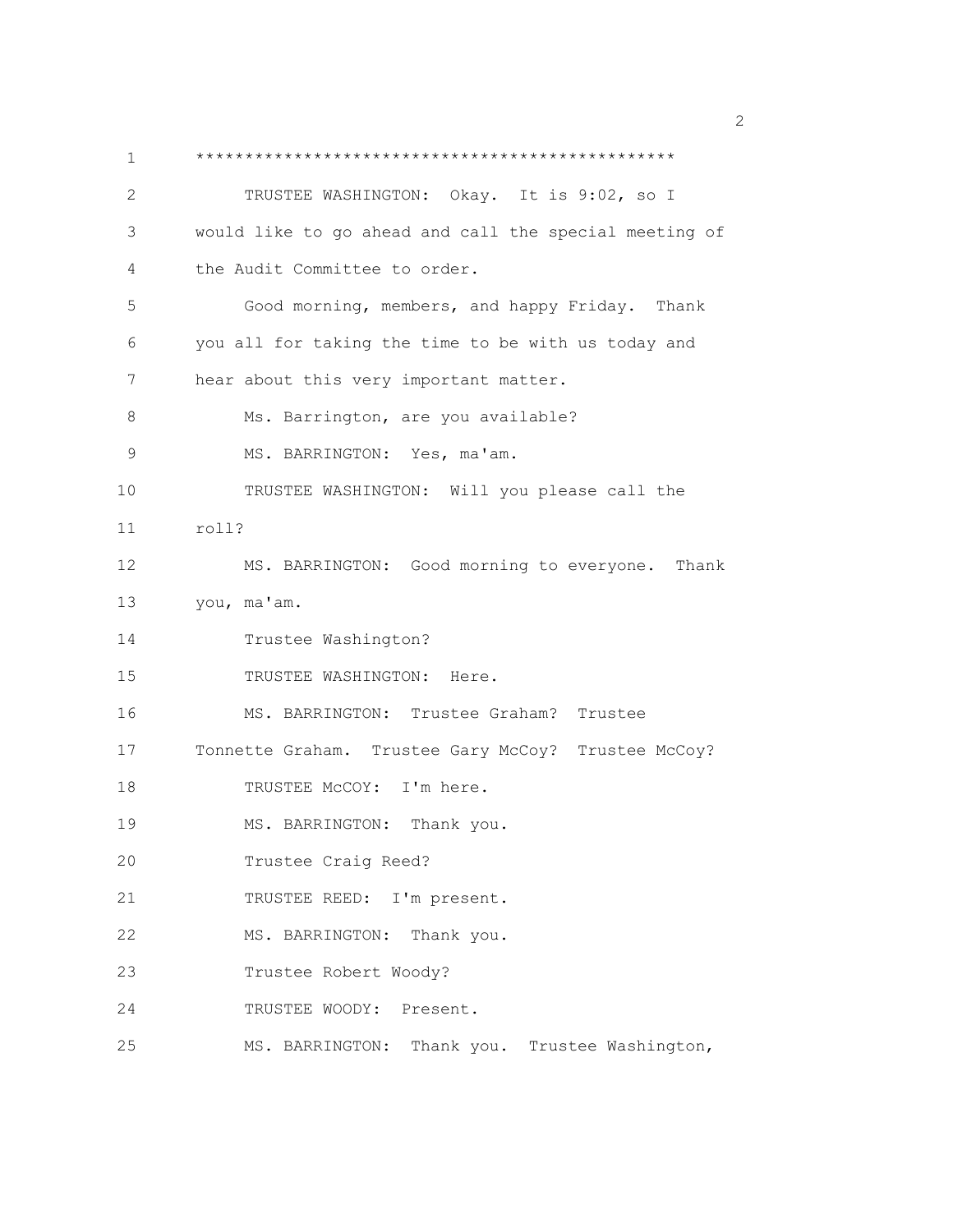1 we have a quorum.

2 TRUSTEE WASHINGTON: Thank you very much, 3 Ms. Barrington. 4 MS. BARRINGTON: You're welcome. 5 TRUSTEE WASHINGTON: Members, we have one 6 informational item on the agenda and that is the 7 review of the external audit, performed by Grant 8 Thornton, LLP, related to hiring incentive payments 9 and renovation to the President's house. A brief 10 overview of the events that led to this point. The 11 audit was directed by the Board at the October 22, 12 2015, meeting. 13 The staff followed University's regulations 14 regarding procurement procedures that are aligned for 15 state guidelines for procurement. After civil work 16 was completed, which board members were individually 17 asked to provide feedback, the Division of Audit & 18 Compliance solicited bids from eight audit firms and 19 received two responses. Subsequently, a selection 20 committee reviewed those proposals, conducted 21 interviews and evaluated each firm's proposals. 22 Grant Thornton, LLP, was the firm that was that 23 was selected. The contract was signed and bid work 24 began on January 29, 2016. The report was distributed

25 to the Board last Saturday, April 2nd.

 $\sim$  3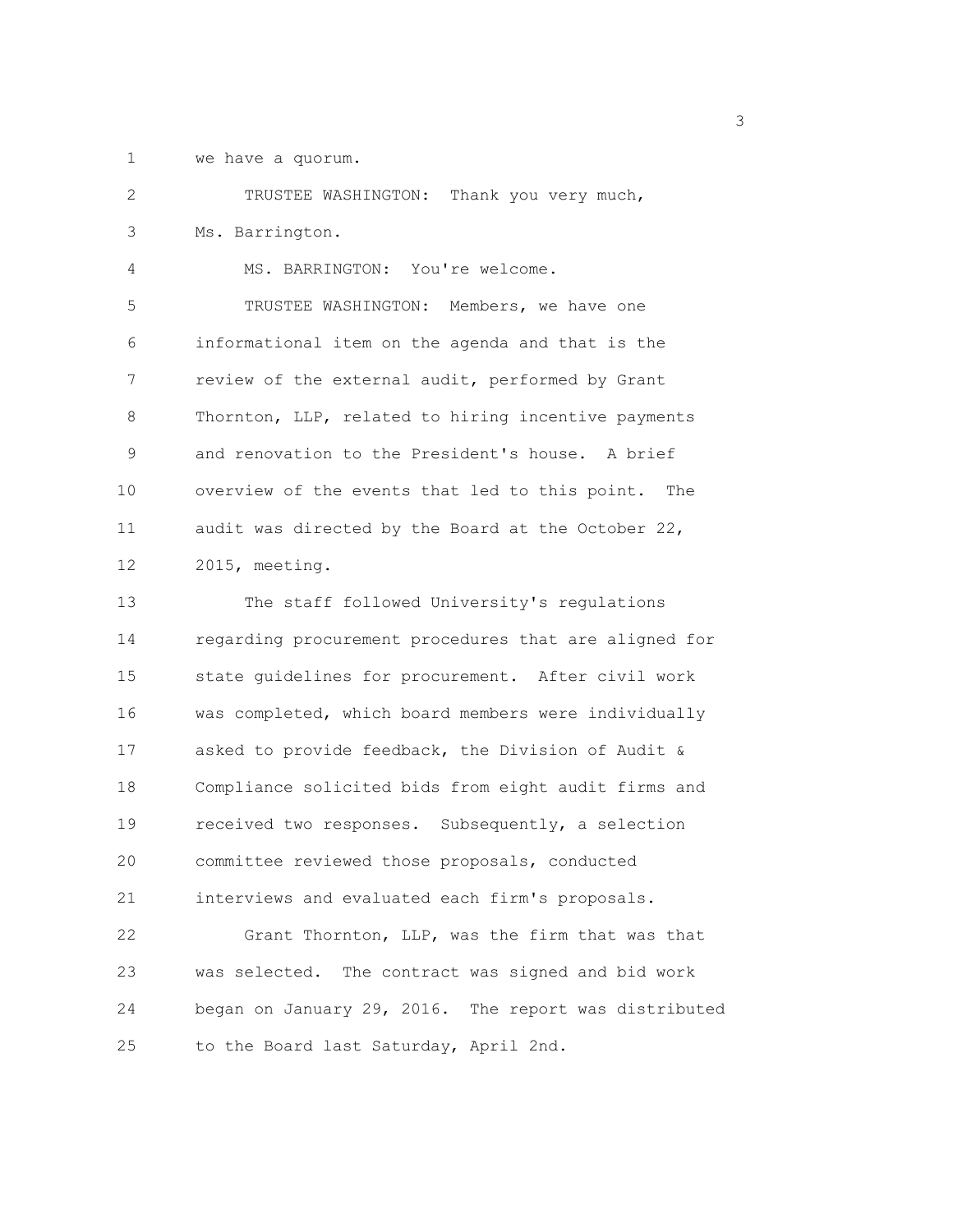1 The members today have an opportunity to speak 2 directly with Mr. Jack Pearson, the Grant Thornton 3 audit partner who conducted the compliance 4 investigation. I would like to reiterate, this is an 5 information item and a discussion item. 6 This report obviously is very important to us, 7 and as the Audit Committee Chair, I felt like it was 8 important for the committee and the Board to have an 9 opportunity to speak directly with the external 10 auditor and ask any questions that we may have related 11 to the process, procedures, findings, and 12 recommendations. 13 This is also an opportunity for us to direct 14 staff to provide any further information or research 15 that would be needed to help the committee make 16 recommendations to the full board for further action. 17 Based on today's discussion, the report will be 18 revisited in the June meeting as an action item. 19 The order of presentations today, first, I will 20 recognize Mr. Jack Pearson who will explain the 21 report. Directly following Mr. Pearson's 22 presentation, I will recognize acting CFO Angela Poole 23 to explain the University's corrective action plan. 24 And finally, Mr. Rick Givens, Vice-President For 25 Audit and Compliance, will talk about how the division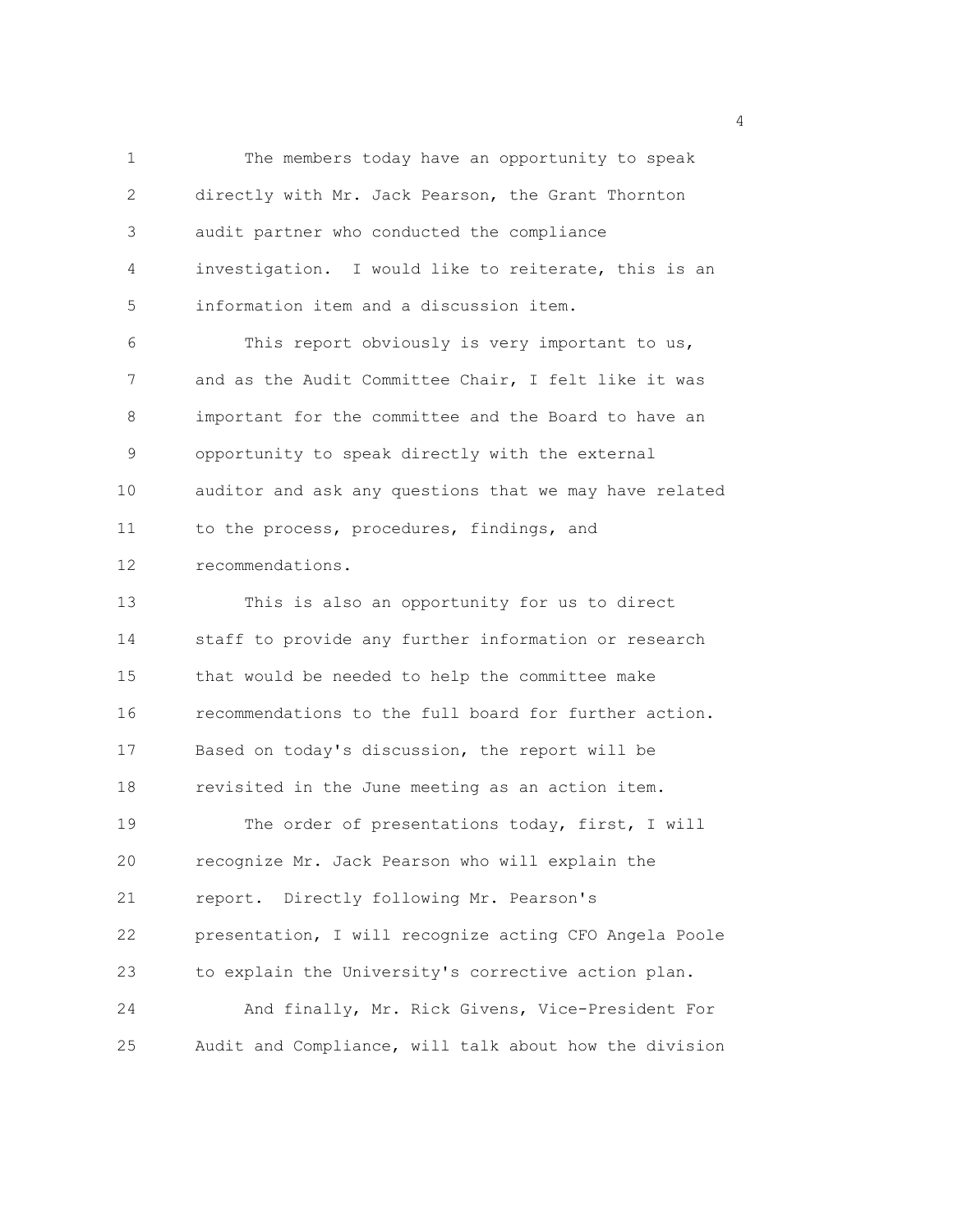1 will monitor the University's implementation of the 2 corrective action plan.

3 As always, we value all of your feedback and 4 input, but in order to avoid duplication or questions 5 ahead of the presentation, I will ask that members 6 hold all comments and questions until after the 7 presentation. Following those, I will open the floor 8 for questions and discussions. We will maintain to do 9 this in an as orderly fashion as possible, given we 10 are on the phone.

11 I ask that you direct your questions directly to 12 the chair, and please state your name. I will do my 13 best to keep track of the cue and give priority to 14 members who have not spoken previously. The Audit 15 Committee will be recognized first and then open to 16 the Board. Please keep your comments and questions 17 pertinent to the report, the corrective action plan, 18 and monitoring implementation, and I think that is all 19 of my very long speil.

20 Mr. Pearson, are you on the line?

21 MR. REAGAN: Actually, my last name is Reagan, 22 R-E-A-G-A-N.

23 TRUSTEE WASHINGTON: I apologize, Mr. Jack 24 Reagan. 25 MR. REAGAN: Last name is R-E-A-G-A-N is the last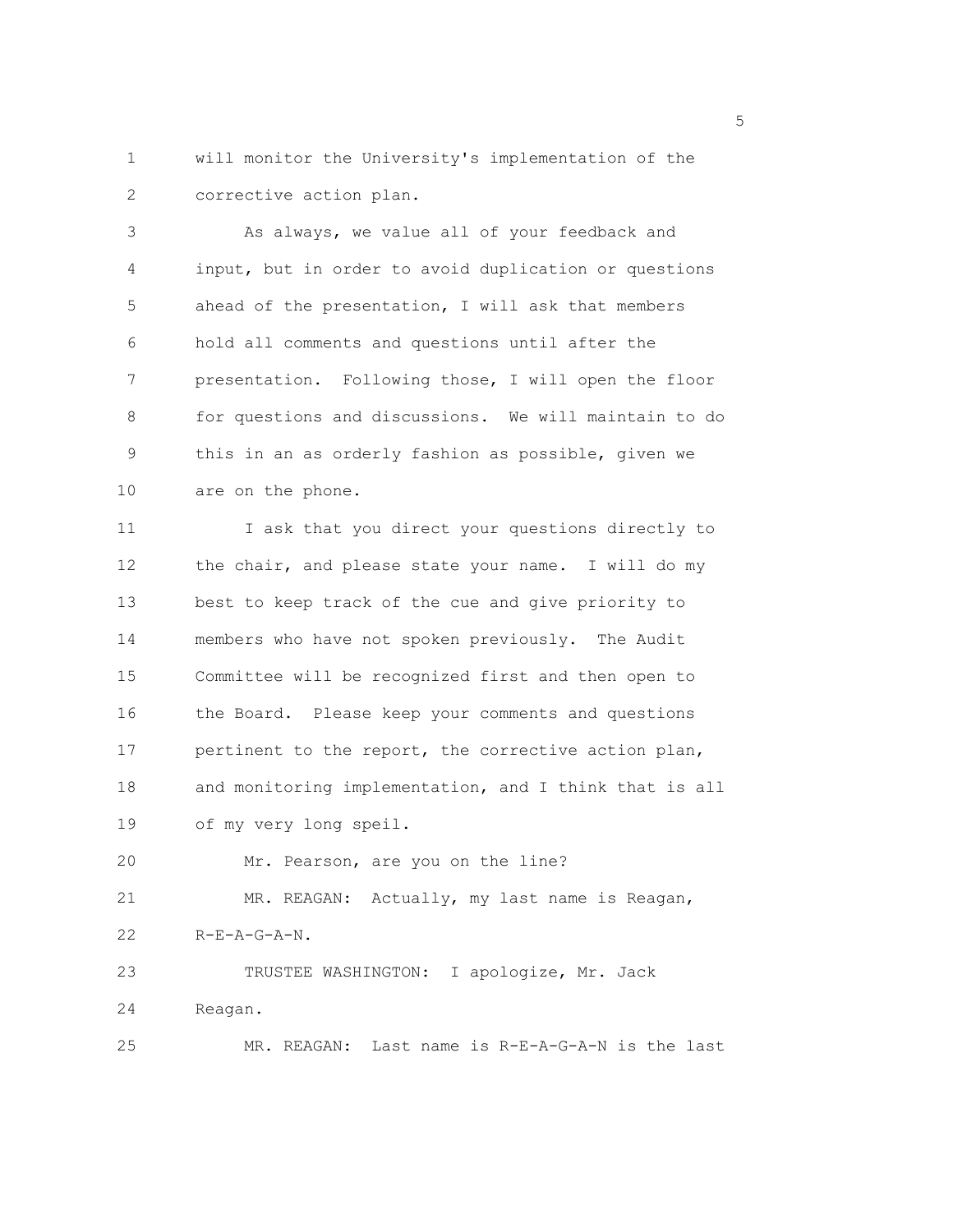1 name.

2 Sorry, we will adjust that on the record, sir. 3 Sorry.

4 MR. REAGAN: That's fine. 5 Good morning, again, everyone. My name is Jack 6 Reagan and I'm a partner with the accounting firm of 7 Grant Thornton. We were engaged by the University to 8 conduct a compliance audit, certain (inaudible) 9 regulations, contract agreements, and internal 10 regulations related to certain hiring incentive 11 payments that were made to five employees. 12 We were also engaged to audit the University's 13 compliance with certain laws, regulations, and 14 internal regulations and contract agreements 15 associated with the University-owned residence 16 renovation projects. 17 We conducted our audit, or our examination, 18 excuse me, in accordance with FSHN standards

19 established by the American Institute of Certified 20 Public Accountants, and that included examining on a 21 test basis evidence about the University's compliance 22 with those hiring incentive regulations, and the 23 University-owned residence renovation regulations and 24 performance procedures to be considered necessary in 25 the circumstances.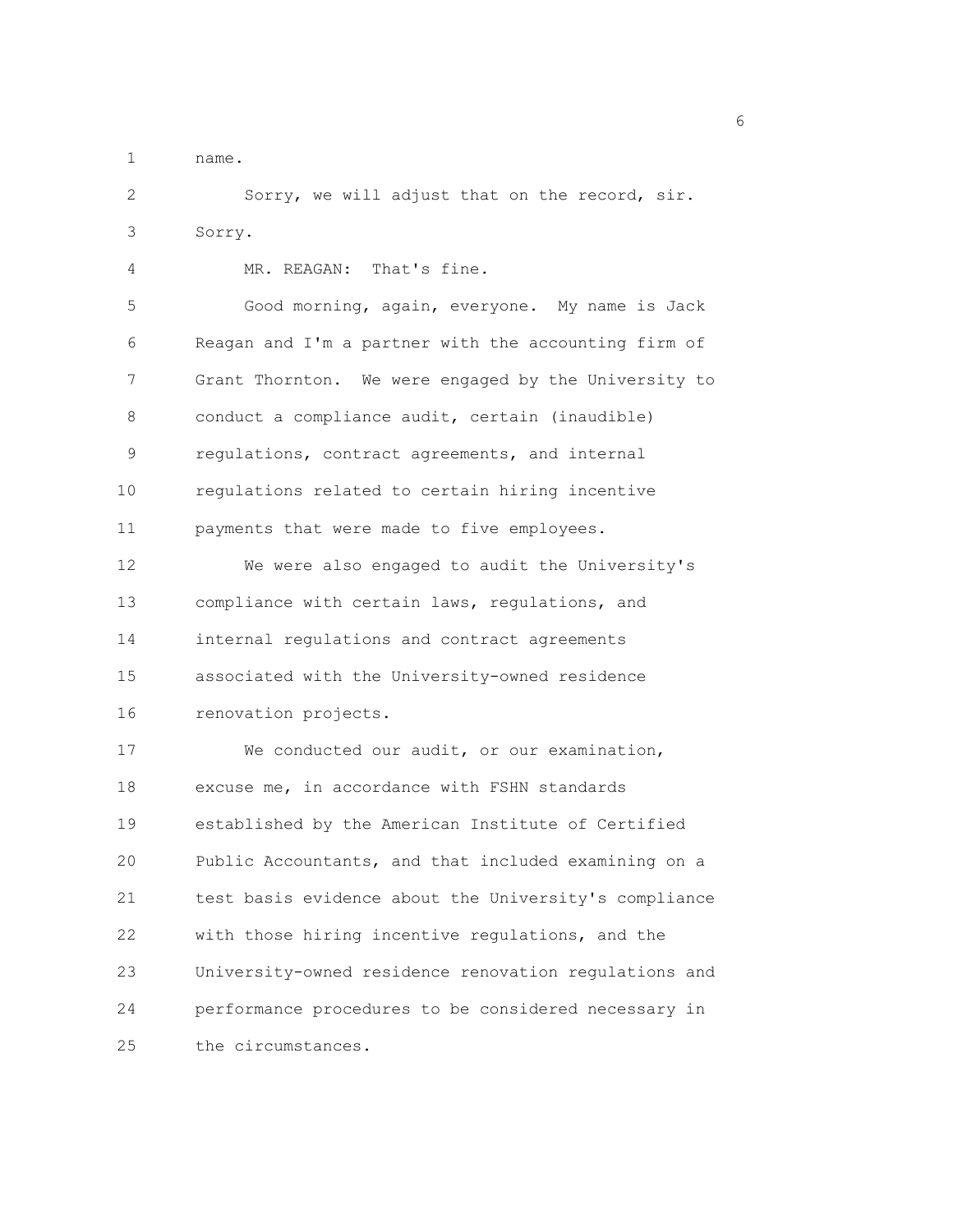1 As described in our report in, Appendix A, our 2 examination disclosed material noncompliance related 3 to three of the hiring incentive payments made during 4 the fiscal year 2014/15 and 2015/16 fiscal year, 5 through March 9, 2016.

6 As described in Appendix B, our examination also 7 disclosed material noncompliance related to one 8 University-owned renovation residence project from the 9 period of December 1, 13, until March 9, 2016. In our 10 opinion, because of the fact of the non-compliance 11 described in Appendix A, we conclude the University 12 did not comply with the employee hiring incentive 13 regulations. And as described in Appendix B, because 14 of the effect of the noncompliance described, we 15 concluded the University did not comply with the 16 University-owned residence renovation regulations. 17 With regard to the employee's hiring incentive 18 clause, specifically what we identified were there 19 were two of the five hiring payments that were wholly

20 paid initially out of the Education and General funds, 21 which is specifically precluded under state law. 22 The third one was that the third payment was paid

23 out of restricted funds, which was inappropriate at 24 the time under the University guidelines. 25 Subsequent to all of those payments, Florida A&M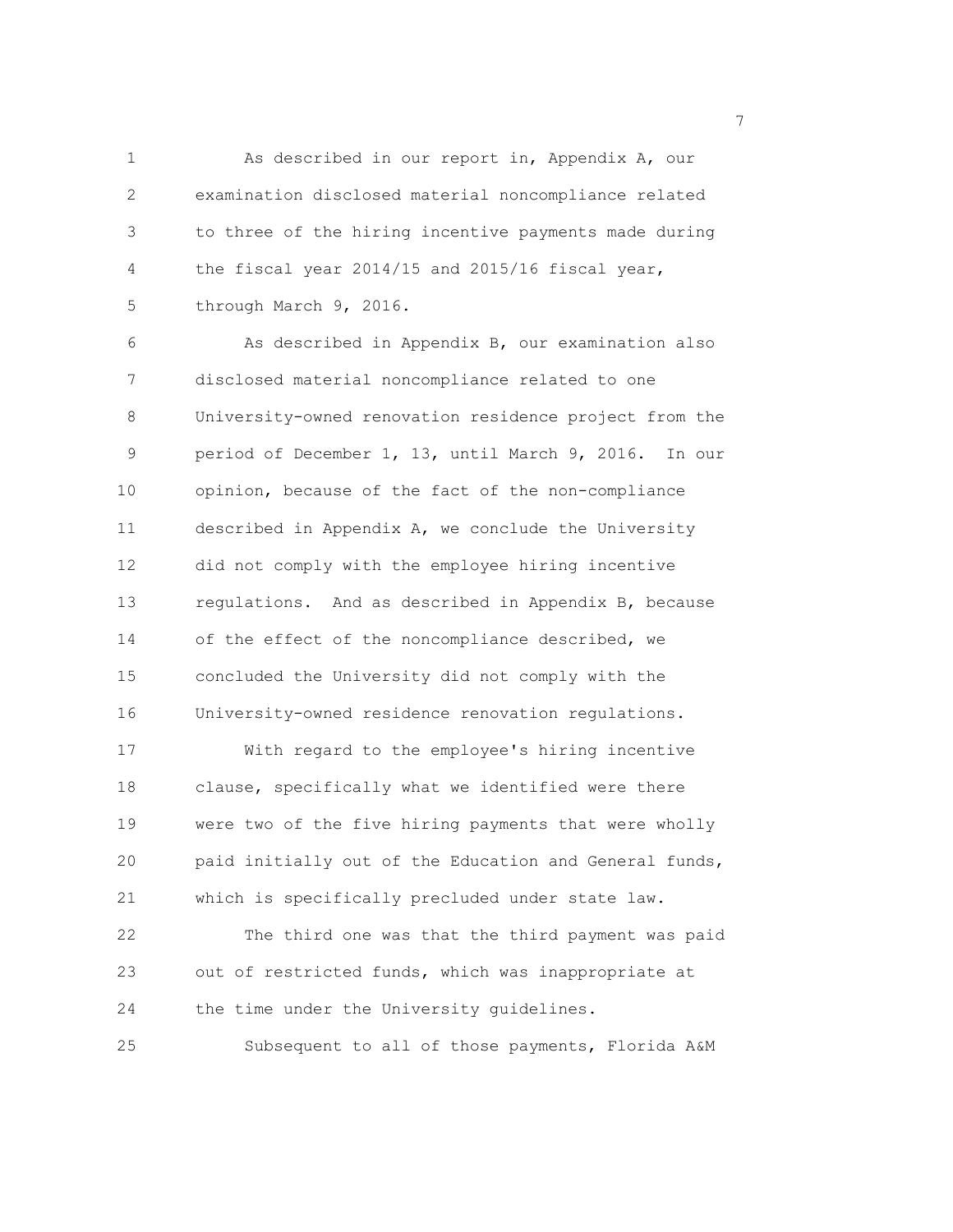1 University Foundation did reimburse the University for 2 all five of those payments; however, at the time that 3 those payments were made, the University did not 4 comply with the laws and regulations and internal 5 policies and procedures.

6 We recommend, as a result of the noncompliance, 7 that the University formalize rules, policies, 8 guidelines and procedures that make sure they comply 9 with the Florida Statutes.

10 We also further recommend that the Board of 11 Trustees should periodically re-approve the delegation 12 of the authority for the Presidents to negotiate such 13 employment packages. The last time the board 14 re-affirmed the delegation of authority was 2006. We 15 recommend that at least once every three years such 16 delegation be reapproved.

17 With regard to the University-owned residence, 18 this was a clause in the employment agreement between 19 the University and the President, which indicated as 20 follows: That there should be prior approval from the 21 Board or its designee for any capital improvements to 22 the repairs to the home or its grounds which have a 23 project cost of over \$10,000. During the conduct of 24 our procedures, we identified one project that was 25 greater that \$10,000, which commenced after April 1,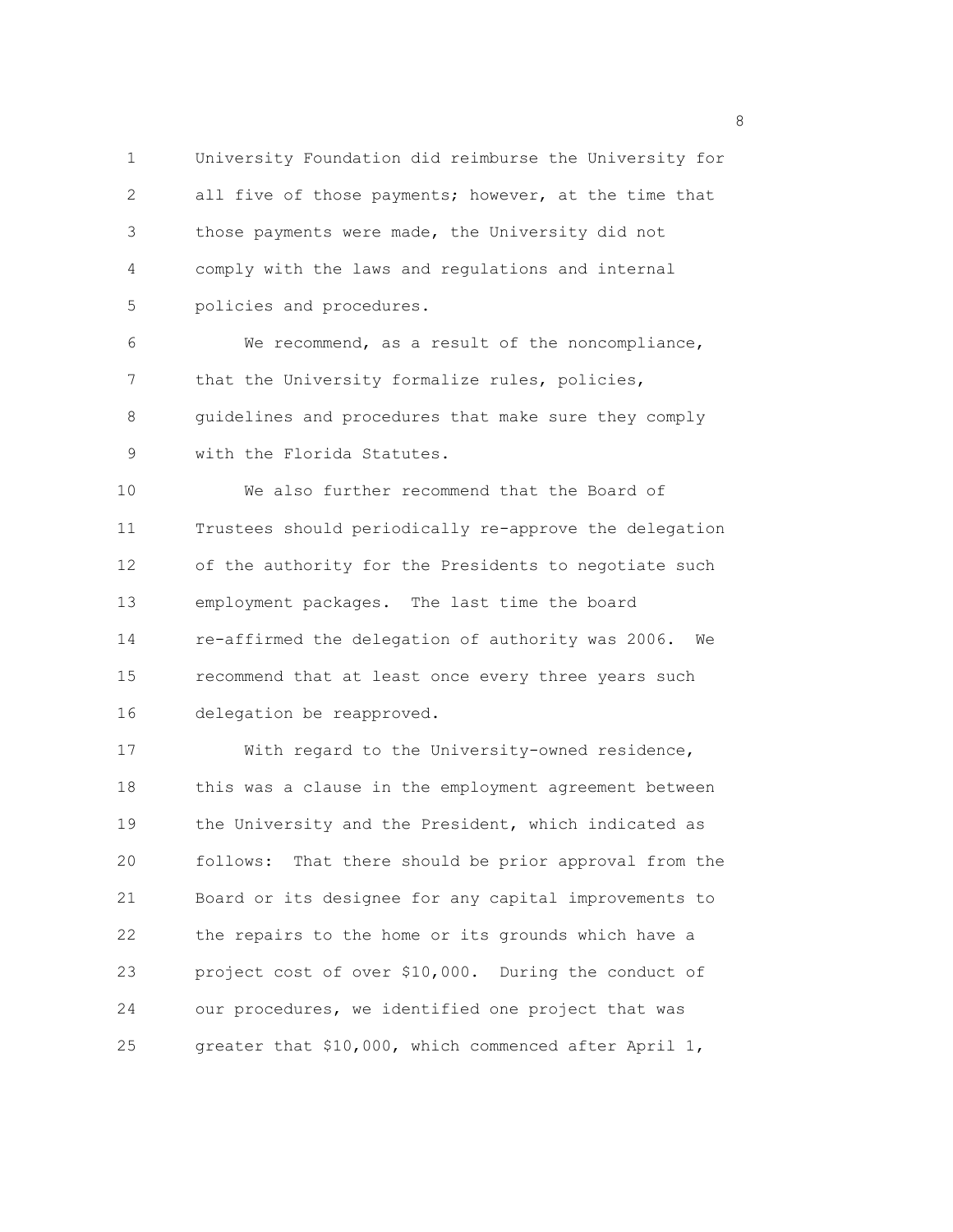1 2014.

2 MS. BURY: Excuse me. Excuse me. We can barely 3 hear you. Are you able to talk up a little louder, 4 please? 5 MR. REAGAN: Yes, I'm sorry. Let me take you off 6 speaker. I was trying to not get my hand cramped. 7 All right. So what I was saying was with regard 8 to the University-owned residence, we identified one 9 renovation project which began after April 1st, 2014, 10 which was in excess of \$10,000, which was not approved 11 prior to the commencement of the project by the Board 12 of Trustees, as required in Section 6.2 of the 13 employment agreement between the University and the 14 President. 15 As such, we recommend that the University 16 implement policies and procedures to insure that all 17 renovations projects in excess of \$10,000 are 18 presented to the Board of Trustees for prior approval. 19 We further recommend that the Board of Trustees 20 update its own policies and procedures to insure and 21 require that any renovation projects associated with 22 the University-owned residence in excess of \$10,000 23 are required to be presented to the Board of Trustees. 24 I certainly do wish to thank the folks at the 25 University who fully cooperated with our examination

en de la provincia de la provincia de la provincia de la provincia de la provincia de la provincia de la provi<br>1900 : la provincia de la provincia de la provincia de la provincia de la provincia de la provincia de la prov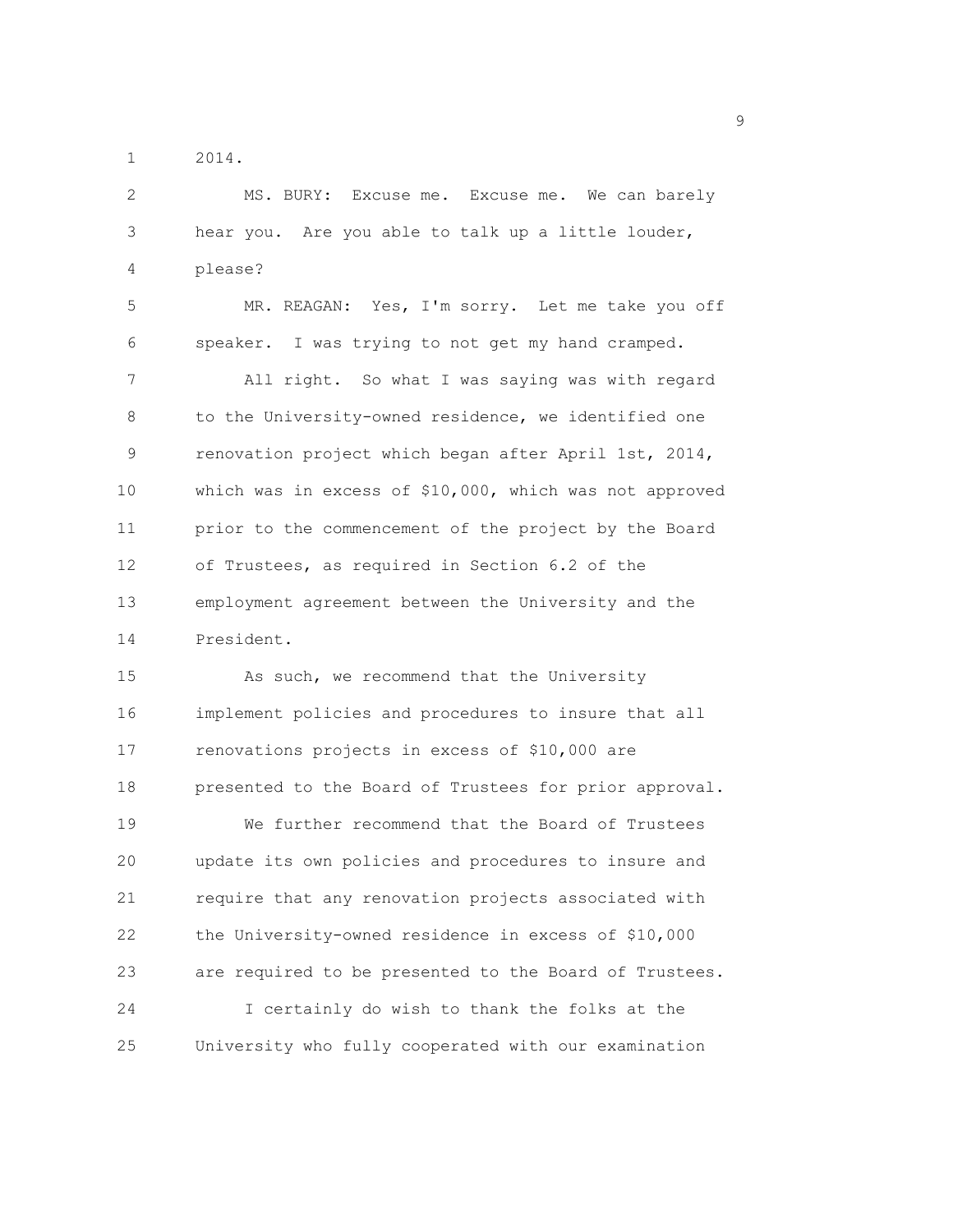1 engagement. I would also like to thank members of the 2 Board of Trustees for their input through the project. 3 And Trustee Washington, especially, thank you for 4 all of the coordination you did in your role as the 5 Audit Committee Chair. 6 TRUSTEE WASHINGTON: All right. Thank you so 7 much, Mr. Reagan. We appreciate your work and we will 8 continue -- I'm sure board members have questions, so 9 we will continue, as I previously stated, to acting 10 CFO Poole. 11 And Jack, if you could please stay on the line to 12 answer questions at the end of the presentation, we 13 would appreciate that. 14 MR. REAGAN: Absolutely. 15 TRUSTEE WASHINGTON: Thank you. Acting 16 CFO Poole. 17 CFO POOLE: Yes, good morning. 18 TRUSTEE WASHINGTON: Good morning. 19 CFO POOLE: Can you hear me? 20 TRUSTEE WASHINGTON: Can you get a little bit 21 closer to the mic? 22 CFO POOLE: Thank you, good morning. 23 TRUSTEE WASHINGTON: Thank you. That's better. 24 CFO POOLE: Thank you, Trustee Washington, and 25 Mr. Reagan for your report. We have received your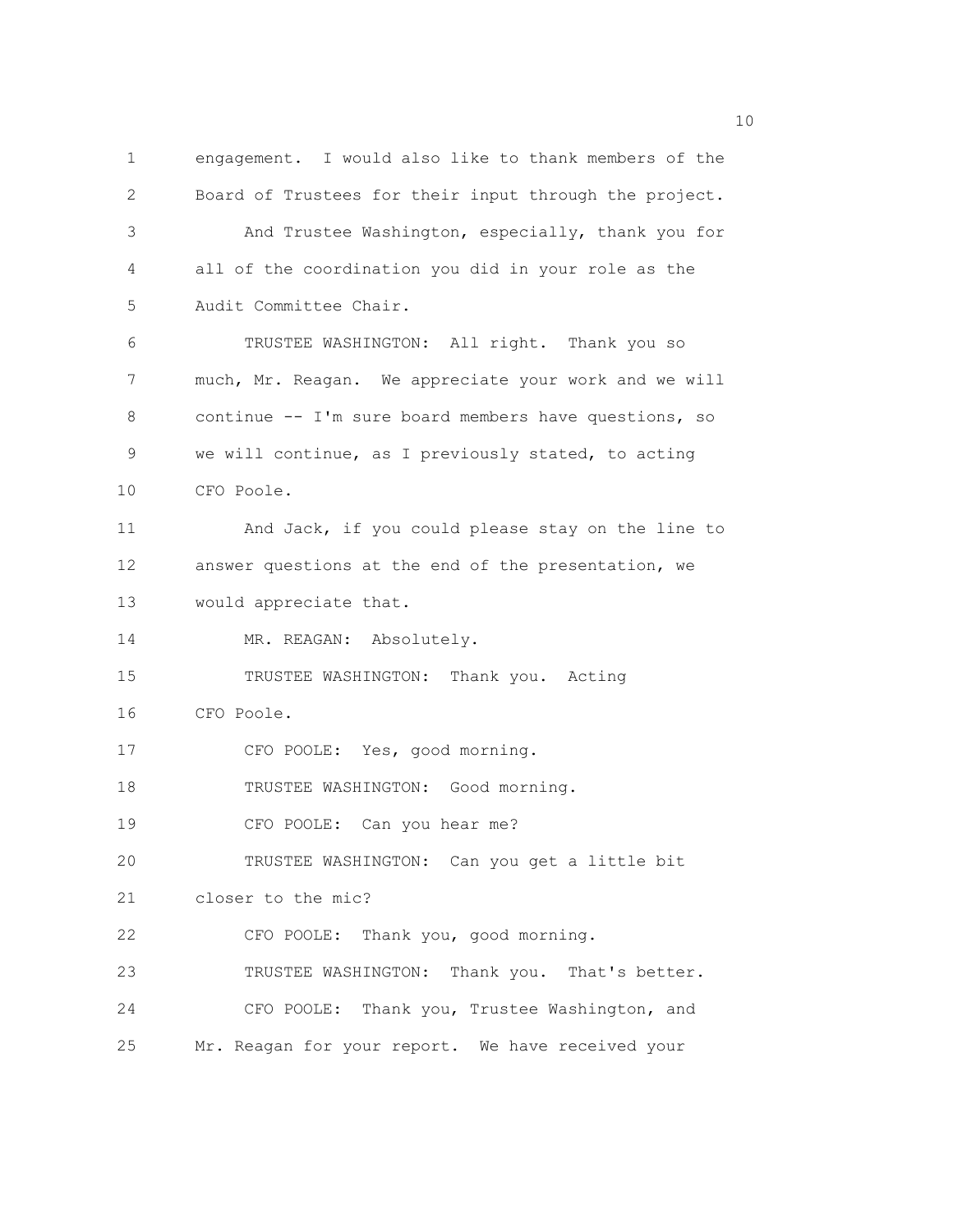1 report and have reviewed the recommendations and would 2 like to present the following corrective actions in 3 order to prevent and detect internal control weakness 4 in the future.

5 So we would like to address these actions in 6 terms of categories, just aligning with your report. 7 So, dealing with the employee hiring incentive 8 regulations, we propose to update the policies and 9 procedures to insure that only permissible funding 10 sources, based on Florida Statute, are used to make 11 compensation-related payments. And so, in order to do 12 that, we would need to make enhancements to our 13 training materials to make sure that our hiring 14 incentives and any other atypical compensation items 15 are only paid from proper funding sources. 16 And so we will amend our personnel request action

17 informs. They're referred to as PAR forms, and on 18 that form we will amend it to actually specifically 19 state the funding source and require approval by the 20 University's budget officer, within the Finance and 21 Administration Office, as well as a budget officer 22 from the FAMU Foundation, because doing this upfront 23 will insure that the funding sources are identified 24 prior to any incentive payments being approved and 25 paid.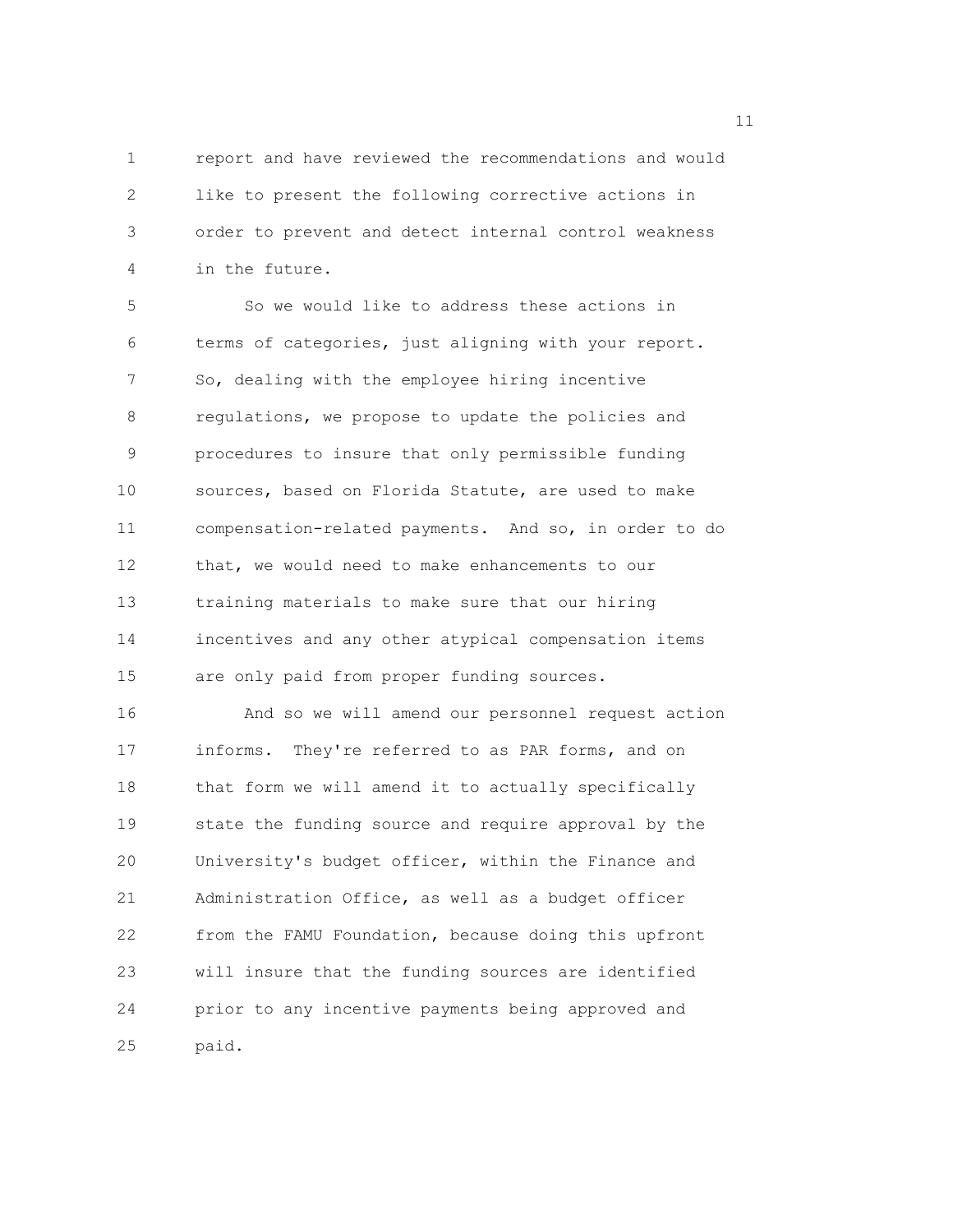1 In order to insure that hiring incentives are not 2 paid from restricted trust funds, when we amend these 3 policies, we will specifically indicate that these 4 payments are not to be made from restricted funds or 5 from E&G sources, and if adequate funds are not 6 available, we will insure that there's written 7 notification given to the administrator of the funding 8 source, which could be the Foundation, for example, to 9 make sure there's an immediate recording of a 10 receivable from the funding source to the University 11 and that funds are transferred no later than quarterly 12 to insure that funds are in place before these 13 payments are made and these are reconciled during the 14 fiscal year-end closing process. 15 In regards to the noncompliance with the 16 University-owned renovation, we propose that we 17 enhance our communication with the Board, and one of 18 the best ways to insure that if there is a specific 19 provision in a contract, in this case it was the 20 University President's contract, but if there's any 21 other employment contract that has a provision that 22 overrides our normal parameters, that we will enhance 23 our communication with the Board and that the Vice-24 President For Finance and Administration will confer

25 with the Office of General Counsel to find out if any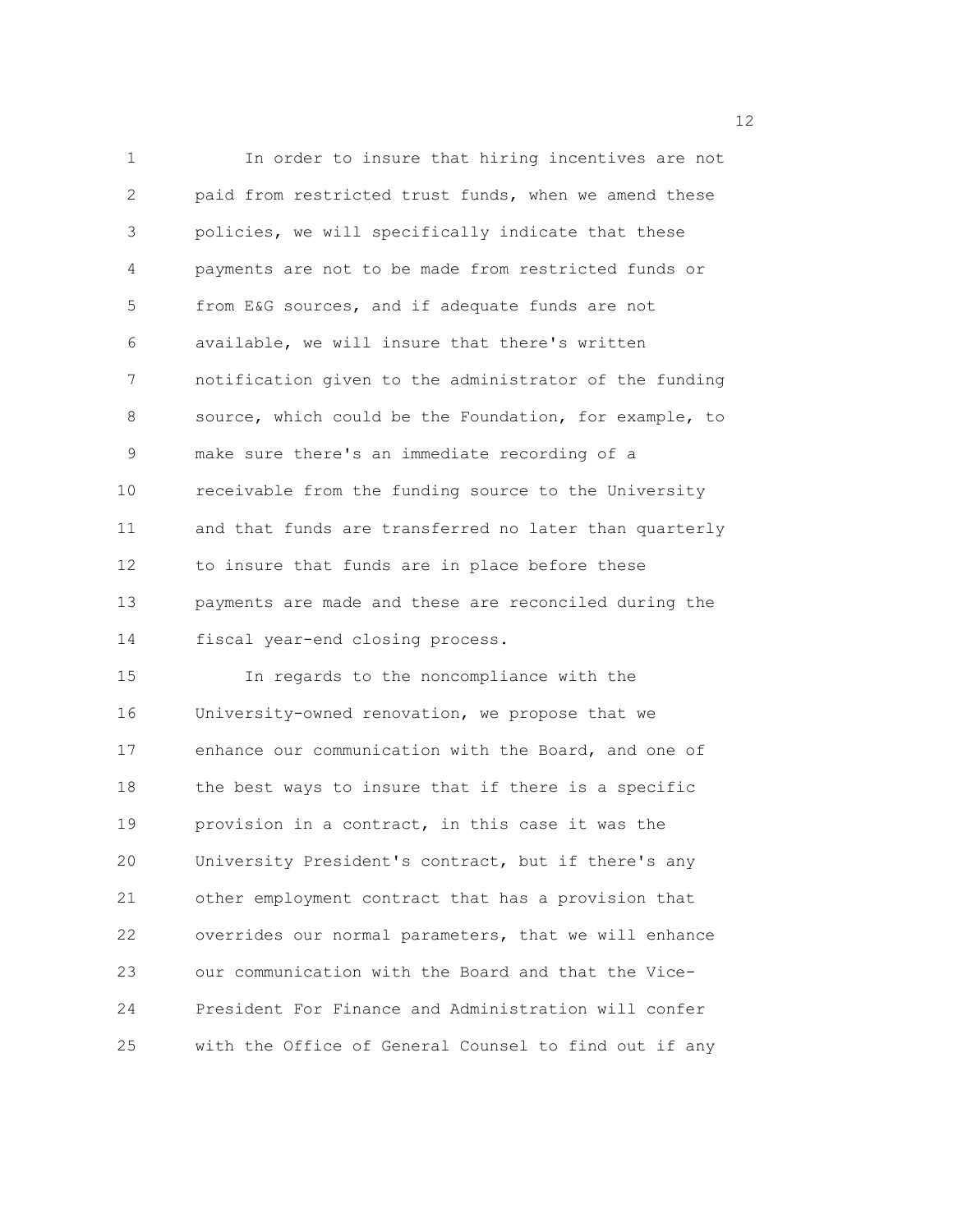1 contracts have been executed in between each board 2 meeting, so that we can be aware of any changes or 3 contract provisions that might not be consistent with 4 our existing parameters, or for example, that may be 5 inconsistent with our construction manual or other 6 existing normal parameters that we have.

7 We also would like to develop an updated approach 8 to how we deal with change orders on projects. 9 Currently, there are internal controls that clearly 10 define what the approvals are for certain dollar 11 amounts, and when change orders below those dollar 12 amounts come up, there is a need to improve our 13 processes to give more analysis around the project 14 costs, looking at bid to completion, looking at 15 dollars spent and percentages when we look at projects 16 from the originally-planned amount to what the ending 17 amount ends up being.

18 And so, we would like to enhance our training and 19 supervision of project managers to make sure as 20 they're reviewing work and the progress of work, that 21 they're looking in line with funding sources, and we 22 would like to see the annual performance evaluation 23 criteria for project managers include an assessment of 24 how well that project manager is showing due diligence 25 in the area of change orders to make sure that we're

13 and 13 and 13 and 13 and 13 and 13 and 13 and 13 and 13 and 13 and 13 and 13 and 13 and 13 and 13 and 13 and 13 and 13 and 13 and 13 and 13 and 13 and 13 and 13 and 13 and 13 and 13 and 13 and 13 and 13 and 13 and 13 an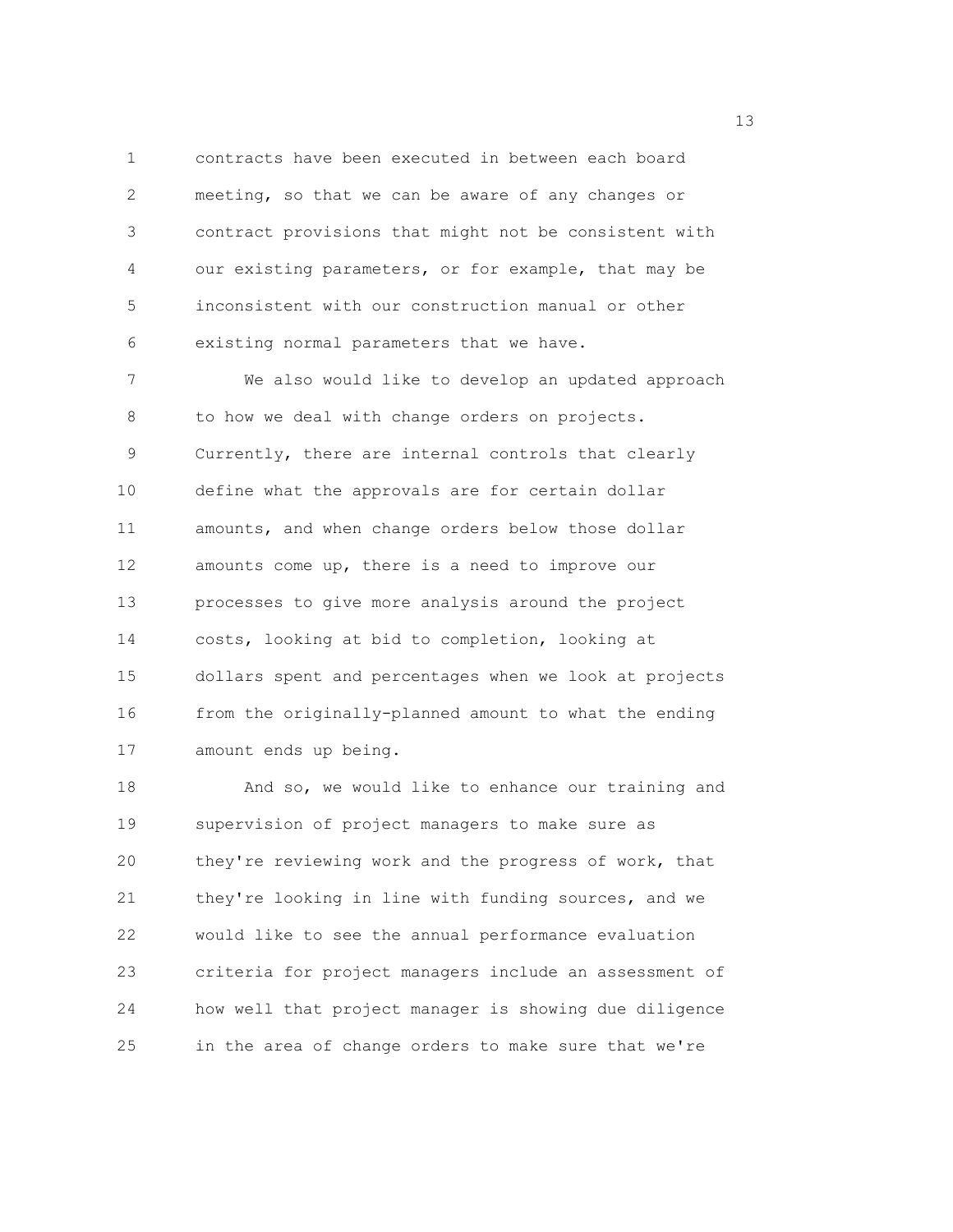1 not only looking at project time lines, we're looking 2 at the budget and we're looking at the percentage and 3 number of change orders for each project. 4 So these are our proposed corrective actions. 5 TRUSTEE WASHINGTON: Thank you very much, 6 Ms. Poole. 7 And finally, Mr. Givens, would you would you 8 provide the overview of how the Division of Audit is 9 to monitor the implementation of the plan? 10 VP GIVENS: Sure. Good morning, everybody. For 11 all audit reports that are issued, whether they're 12 internal or external, we have a follow-up process that 13 we follow and basically it is to obtain the corrective 14 action plan from management that addresses the 15 findings. We input those findings into a database 16 that includes the recommendation, the proposed 17 corrective action plan, expected implementation date, 18 and responsible employee. 19 Now, when we receive the plan, we evaluate the 20 plan to see that it addresses the findings that the 21 plan seems to be adequate, effective, and will take 22 timely action on the reported findings. Once we do 23 that, we establish a follow-up date where we will 24 validate implementation of the corrective action

25 plans. The date established will give the appropriate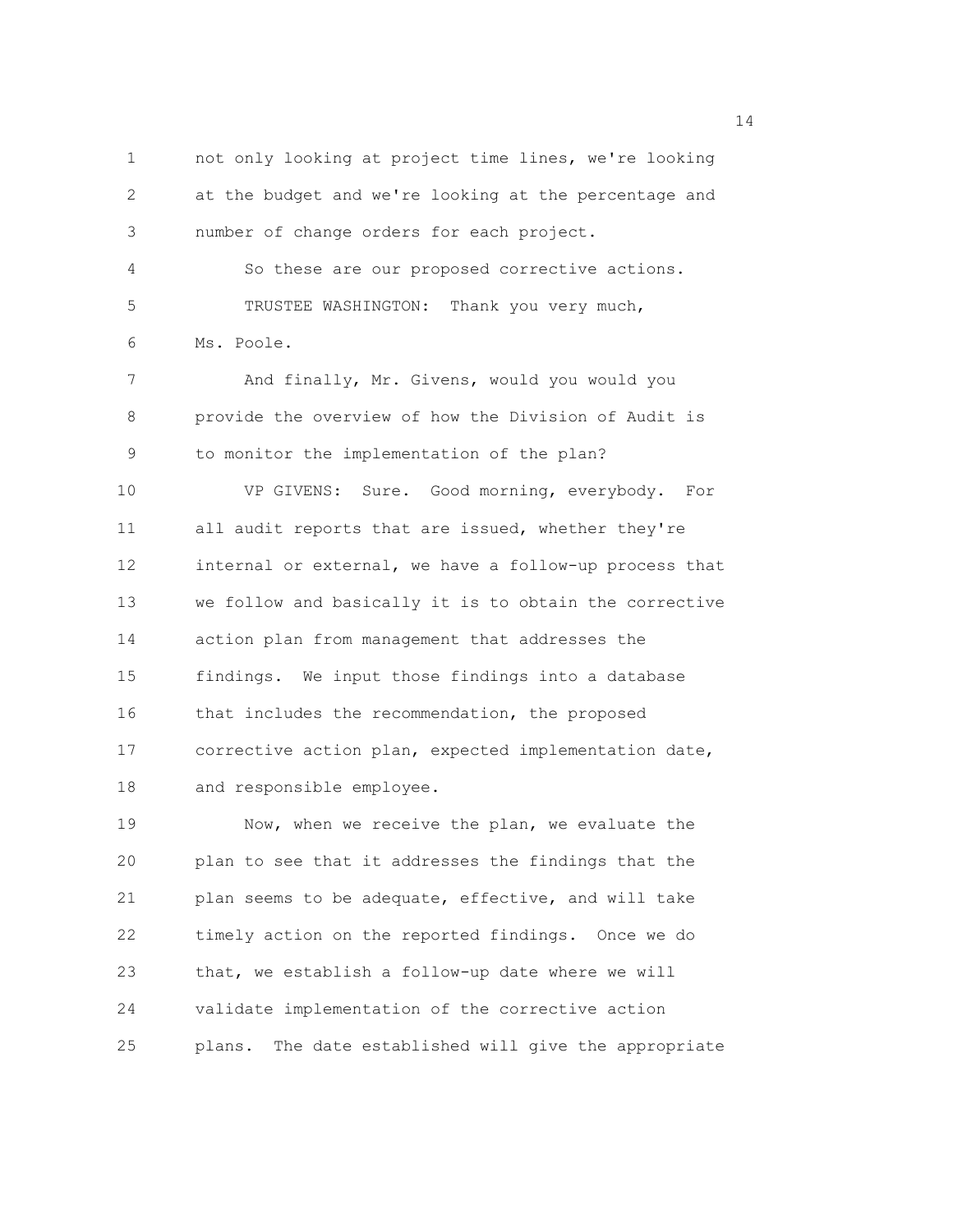1 people the time needed to implement the plan and to 2 have some actions taken so that we can adequately 3 evaluate whether the plan is working. 4 And when we get to the date that we establish, we 5 will go in and actually validate that the corrective 6 actions have been implemented and that the plan is 7 working as intended and remedies the situation. That 8 would be our follow-up process. 9 TRUSTEE WASHINGTON: Thank you very much, 10 Mr. Givens. And I would just like to take a moment to 11 thank Mr. Reagan, Ms. Poole, and Mr. Givens for your 12 hard work in coordinating and working together to 13 bring this report together. I will say that it has 14 not been a small project, and thank you for being 15 available late nights, weekends, as necessary, as I 16 have often called upon you. 17 So Committee members, Board members, that 18 concludes the presentation. I would like to open the 19 floor to, first, the Audit Committee members, if there 20 are any questions or discussion items. 21 TRUSTEE WOODY: Madam Chair, this is Trustee 22 Woody. 23 TRUSTEE WASHINGTON: Trustee Woody. 24 TRUSTEE WOODY: I want to thank everyone for 25 working on this audit report.

n 15 ann an 15 an t-Òire ann an 15 an t-Òire an t-Òire an t-Òire an t-Òire ann an 15 an t-Òire an t-Òire an t-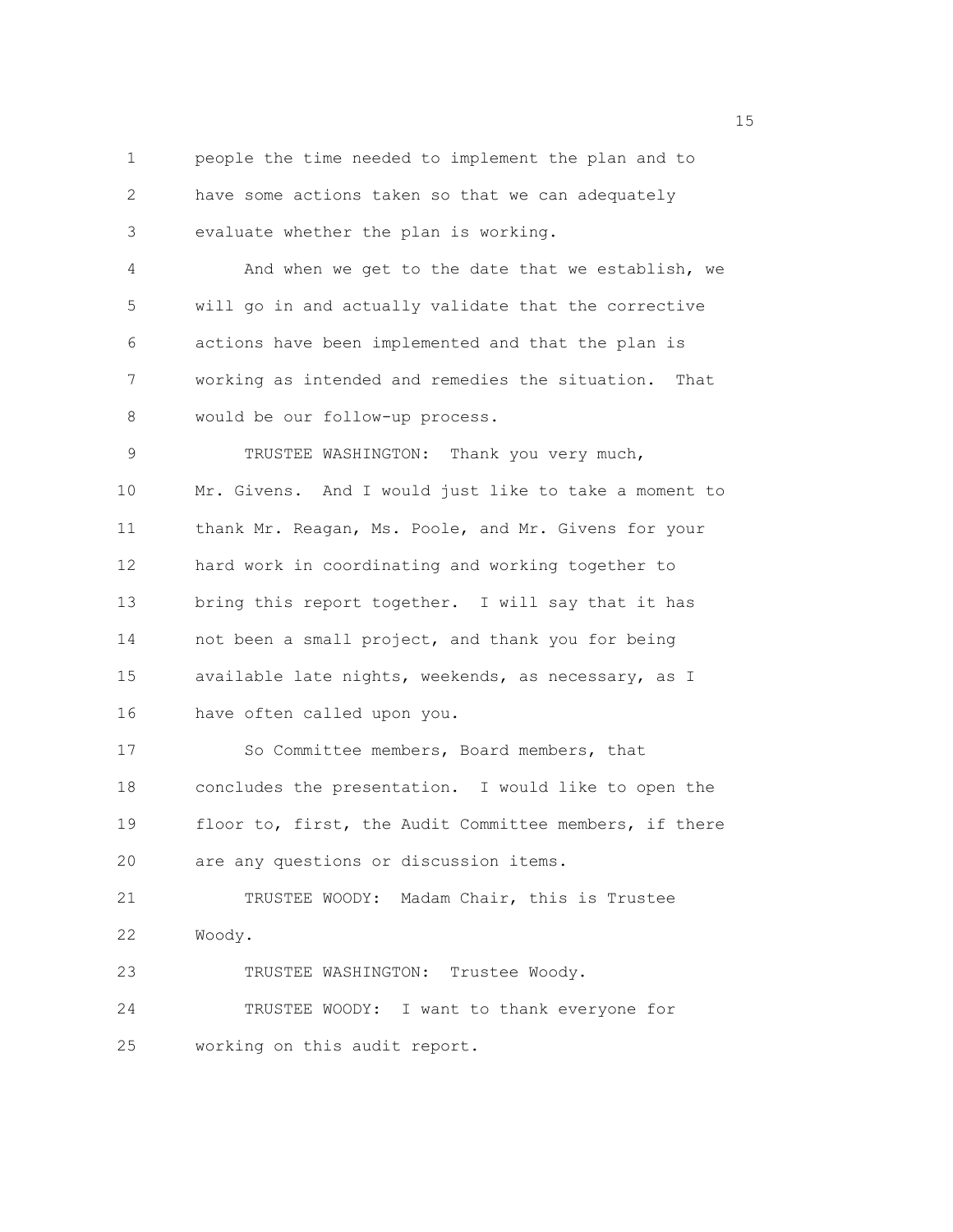1 I have just a question and maybe a concern that 2 the auditor would be able to help me with -- or 3 staff -- and it's in reference to, number one, I know 4 that we requested the audit report some time ago, and 5 one question is, why did it take so long to get the 6 results?

7 And the other question is in looking at -- and I 8 understand that the violation of that was found and 9 agreed with those, but the question I have in 10 reference to Administration -- and I guess the 11 "Administration" is the President -- is in reference 12 to communication. When the decision was made and in 13 reference to giving these hiring incentives that she 14 or the Administration check with other resources 15 within the institution -- for example, like the 16 Foundation, and get their opinion -- or the General 17 Counsel's Office and get their opinion, or a valuable 18 resource would be the Chancellor's Office; or making 19 the decision in reference to give out these incentive 20 raises?

21 TRUSTEE WASHINGTON: As to the length question, I 22 would pose that to Mr. Reagan.

23 As to the second part of your question, maybe 24 that is better suited for Ms. Poole or Mr. Reagan, if 25 you have any insight.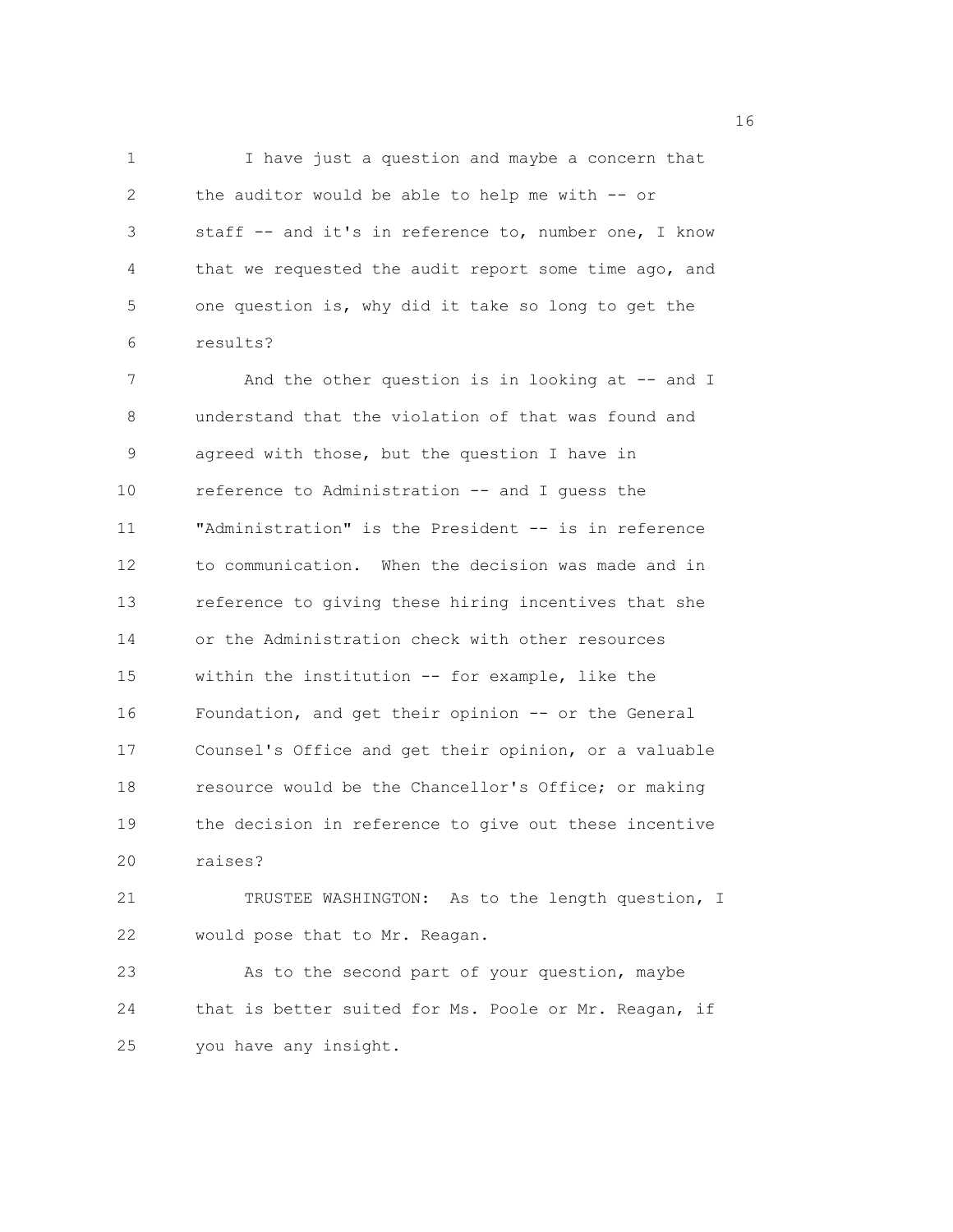1 But we will start with Mr. Reagan.

| 2           | MR. REAGAN: Yeah. With regard to the timing of         |
|-------------|--------------------------------------------------------|
| 3           | the report, we did conduct our audit and examination   |
| 4           | in accordance with the FSHN standards, followed all of |
| 5           | the procedures, both on the NICPA as well as our       |
| 6           | internal rules and regulations. The report worked its  |
| 7           | way through our quality assurance process, and we      |
| 8           | delivered our report in accordance with the            |
| $\mathsf 9$ | contractually-stated deadlines.                        |
| 10          | VP GIVENS: And this is Rick Givens. I would            |
| 11          | also just add that the project didn't get started in   |
| 12          | the time frame that we thought, because we got caught  |
| 13          | some with the holidays by the time we got the scope    |
| 14          | developed and advertised and the firm selected.<br>We  |
| 15          | were into the holidays, so we got started a little     |
| 16          | later as well.                                         |
| 17          | TRUSTEE WOODY: And Madam Chair?                        |
| 18          | TRUSTEE WASHINGTON:<br>Yes.                            |
| 19          | TRUSTEE WOODY: In reference to the renovation of       |
| 20          | the President's house, after reviewing all of the      |
| 21          | information that I had available, there's some         |
| 22          | questions that I have in reference to was anyone --    |
| 23          | did anyone from the Audit Committee have a discussion  |
| 24          | with the former Trustee Spurgeon McWilliams in         |
| 25          | reference to his involvement in this or lack of        |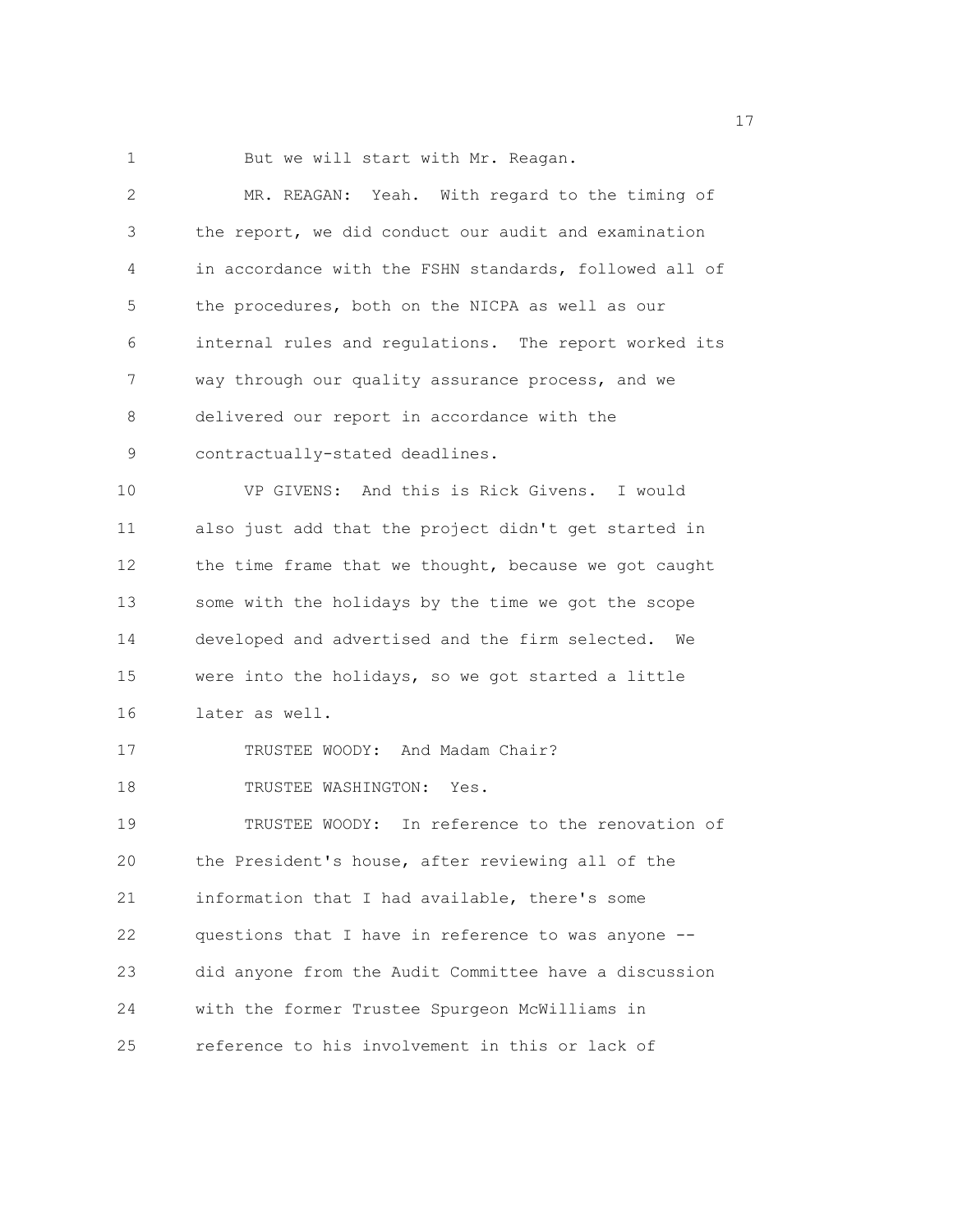1 involvement in this whole process? Because what I 2 have read is that former Trustee McWilliams did not 3 give approval in reference to the garage renovation. 4 Did anybody talk with the former Trustee 5 McWilliams, and also the former chairman, in reference 6 to this matter, please? 7 TRUSTEE WASHINGTON: Trustee Woody, just to 8 clarify. That's one the one that you just asked 9 questions and I would pose that probably to Mr. Reagan 10 about the former trustees. 11 We didn't answer your prior question about 12 consultation regarding the salary of both, so I'm just 13 trying to keep track of all of the questions, so. 14 TRUSTEE WOODY: All right. 15 TRUSTEE WASHINGTON: So maybe let's have 16 Mr. Reagan answer the question regarding contacting 17 former trustees. And then, Ms. Poole, if you could 18 perhaps -- or whoever would be most appropriate to 19 answer the question about related to complication 20 regarding salary and bonuses. 21 MR. REAGAN: You want me to go first? 22 TRUSTEE WASHINGTON: Yes, please, Mr. Reagan. 23 MR. REAGAN: Okay. So as indicated in our 24 report, we were provided from documentation from the 25 University's Director of Physical Plant in October of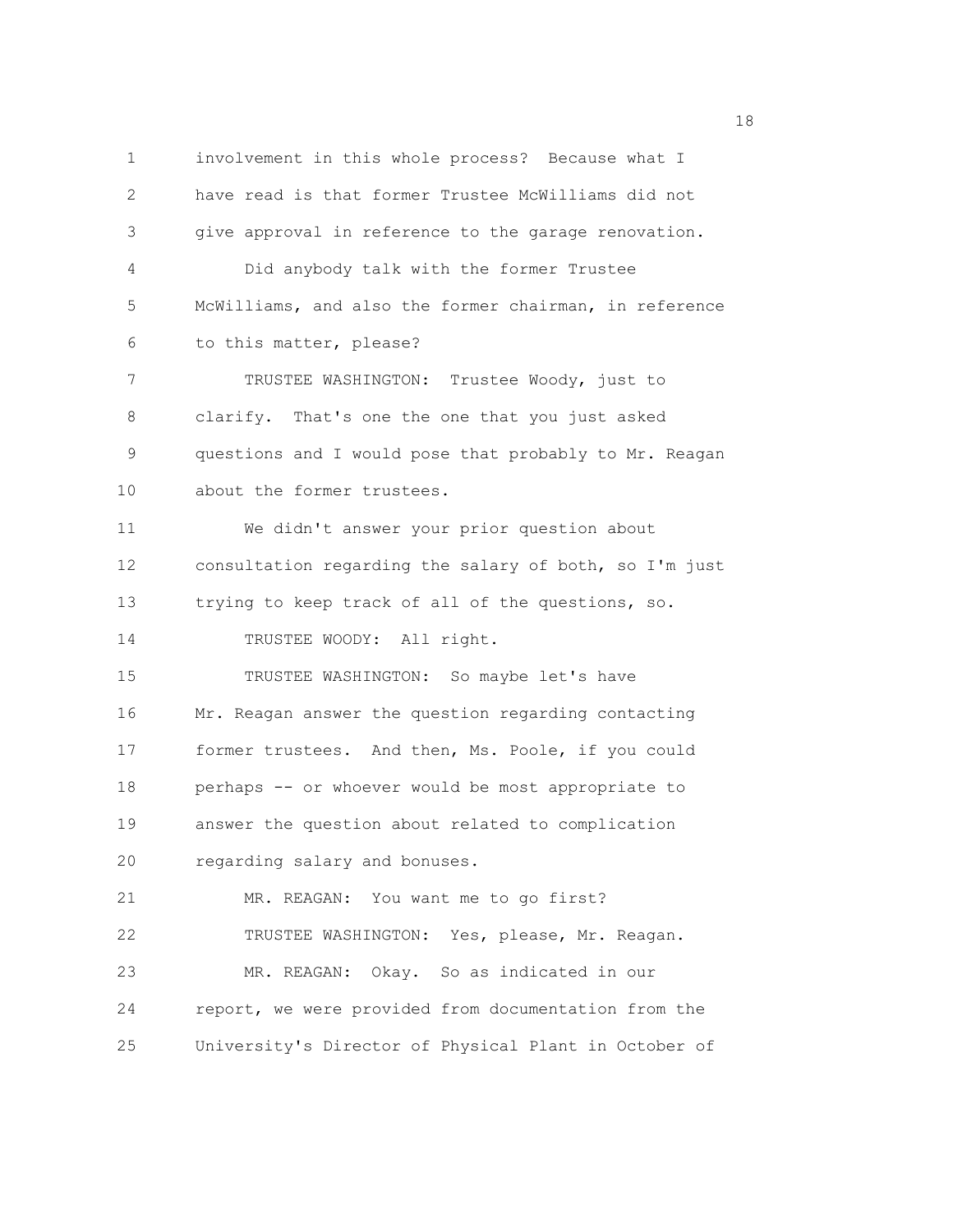1 2015 that documented a meeting that occurred in March 2 of 2014, which was characterized as a walk-thru 3 meeting between members of University management, as 4 well as certain members of the Board of Trustees. 5 The documentation presented again at that 6 walk-thru meeting. The recollection of the 7 University's Director of Physical Plant was that the 8 Board of Trustees member recommended that the garage 9 be added; that's documentation that we obtained. But 10 we did note that there was no documentation from any 11 member of the Board of Trustees or any Board minutes 12 that indicated that was the case.

13 So, and to directly answer your question, no, we 14 did not contact that Trustee, again, because under the 15 auditing standards, the documentation, especially on 16 compliance attestation agreement, engagement, is what 17 is important and what is relevant to the auditing 18 standards, and that, I guess, verbal recommendations 19 and nonverbal recollections are insufficient to allow 20 us under the standards to determine compliance or 21 noncompliance.

22 TRUSTEE WOODY: Thank you.

23 TRUSTEE WASHINGTON: And then, back to address 24 the salary and bonus. Maybe -- I don't know exactly 25 who would be the best person to address the question.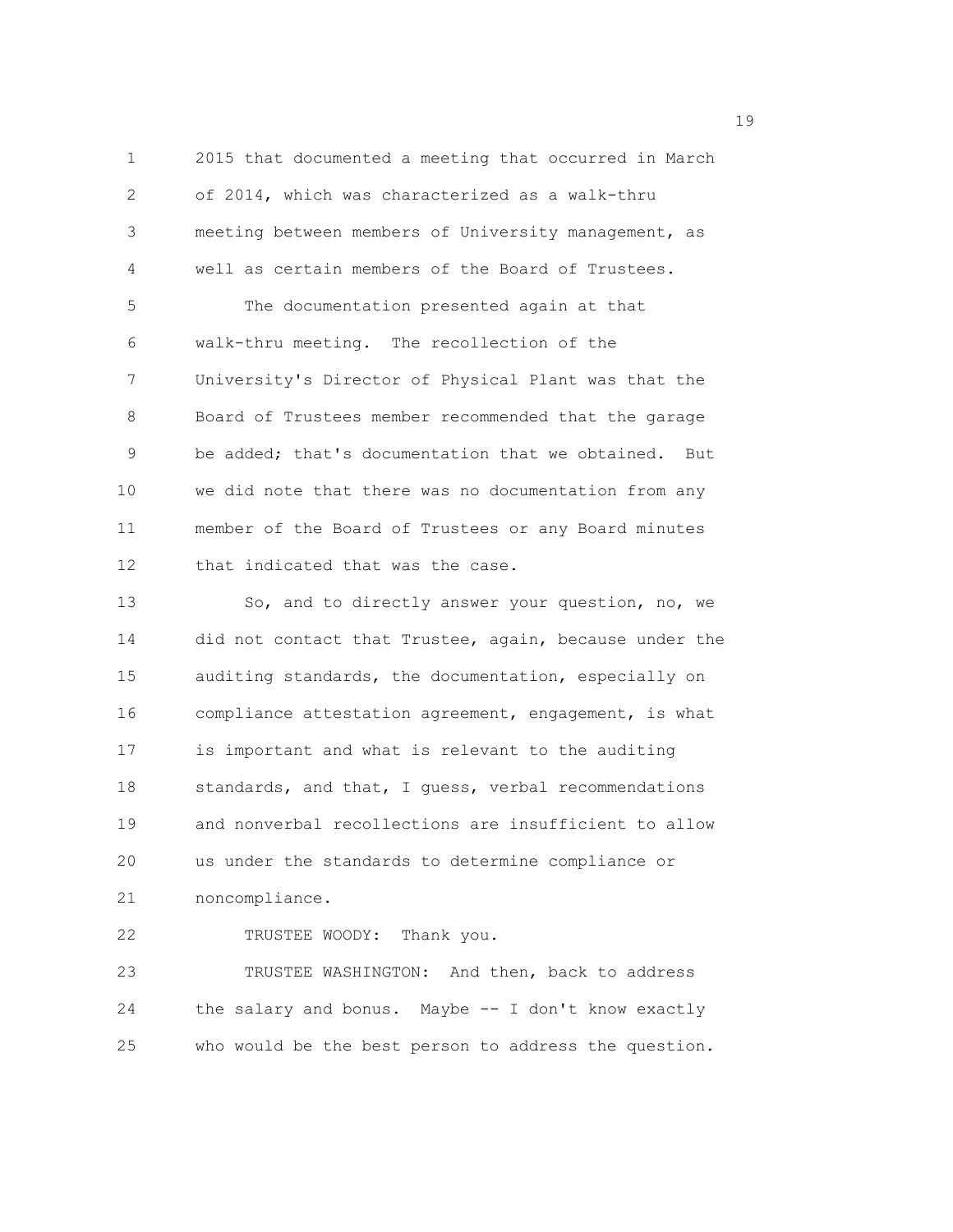1 Trustee Woody, can you restate that question, 2 regarding the sentiment was, was anybody consulted 3 regarding that practices and provide best practices 4 and providing salary and bonus payments. Is that sort 5 of the sentiment?

6 TRUSTEE WOODY: Yes. In reference to the 7 President making contact. Before making the decision 8 to give out the bonuses, as a resource, we have a 9 resource as our inner -- inter-audit office as a 10 resource, and our General Counsel as a resource, and 11 maybe the Foundation, and somebody with the hope that 12 I would think that somebody would answer that we were 13 in violation or that's something that we don't

14 necessarily need to do.

15 Was any communication -- in reference from the 16 Administration standpoint to try and -- well, it's 17 obvious that it was not. And I guess I'm trying to 18 get down to the lack of -- like we've been talking for 19 some time, the concern of the Board is lack of 20 communication. And we need to improve that, and staff 21 has already acknowledged the will to improve the 22 communication between the Board and the 23 Administration.

24 TRUSTEE WASHINGTON: So it sounds almost as if we 25 already answered our own question in that little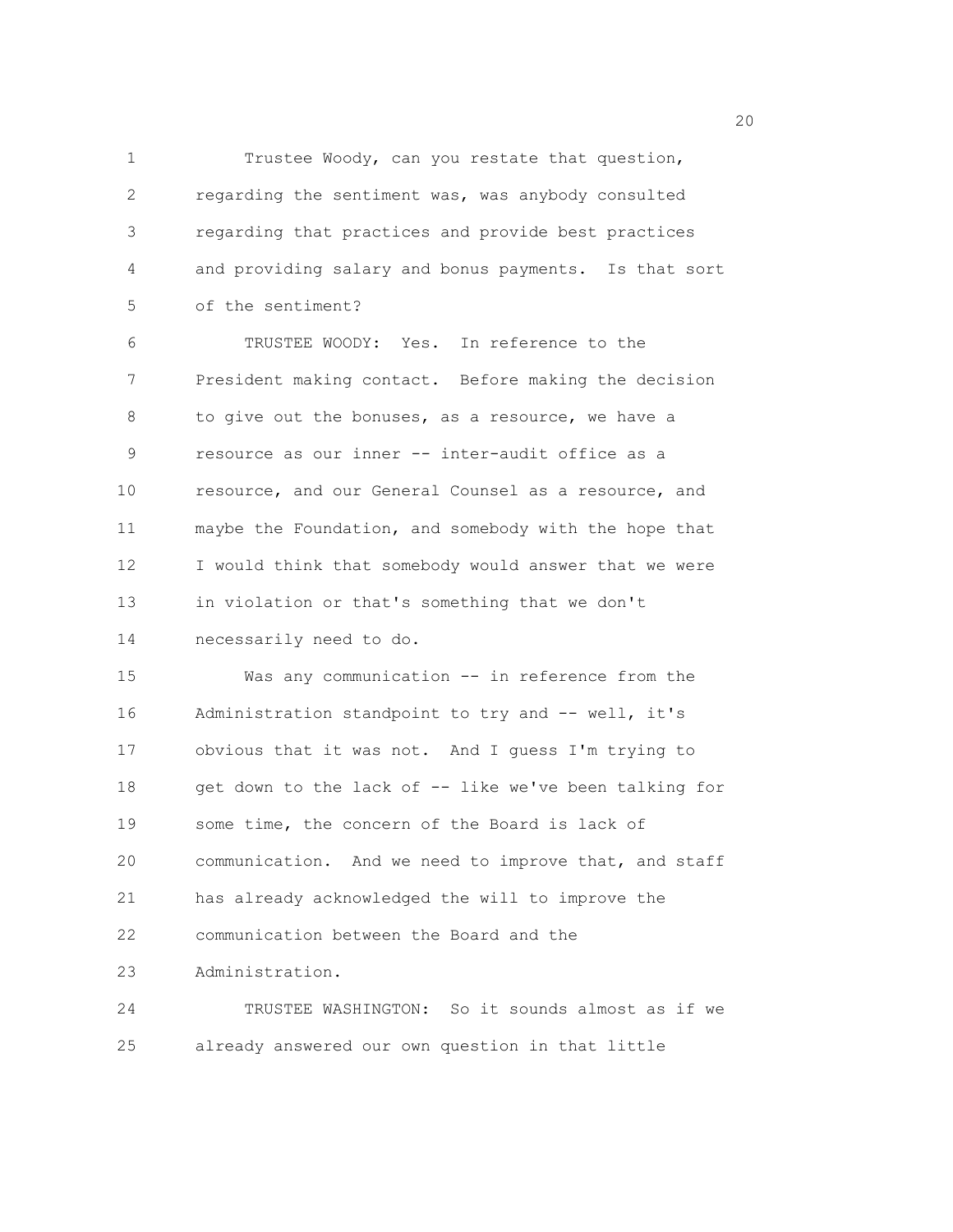1 discussion.

| 2  | It is clear, at least from my standpoint, that         |
|----|--------------------------------------------------------|
| 3  | there wasn't the proper consultation and that the      |
| 4  | University had outlined in their corrective action     |
| 5  | plan a way to remedy that situation moving forward.    |
| 6  | Madam President, would you like to speak to, or        |
| 7  | Angela, would you like to speak to the process for     |
| 8  | providing bonus payments or hiring incentives?         |
| 9  | PRESIDENT MANGUM: I can speak to hiring                |
| 10 | incentives and current practice, best practices in     |
| 11 | higher education.                                      |
| 12 | TRUSTEE WASHINGTON: Okay.                              |
| 13 | PRESIDENT MANGUM: And the number of positions          |
| 14 | that we're talking about are from executive level      |
| 15 | positions in higher education, are customarily, or     |
| 16 | it's not out of practice to offer hiring incentives;   |
| 17 | incentives to get people to start sooner than they     |
| 18 | would have or help them start into a position when     |
| 19 | they are moving into a new area.                       |
| 20 | We have at FAMU a process of providing offer           |
| 21 | letters to people that are prepared by the Human       |
| 22 | Resources Department that reviews all of the terms and |
| 23 | conditions of employment. Those terms and conditions   |
| 24 | of employment which would include a hiring incentive,  |
| 25 | are also reviewed and signed off on as part of a       |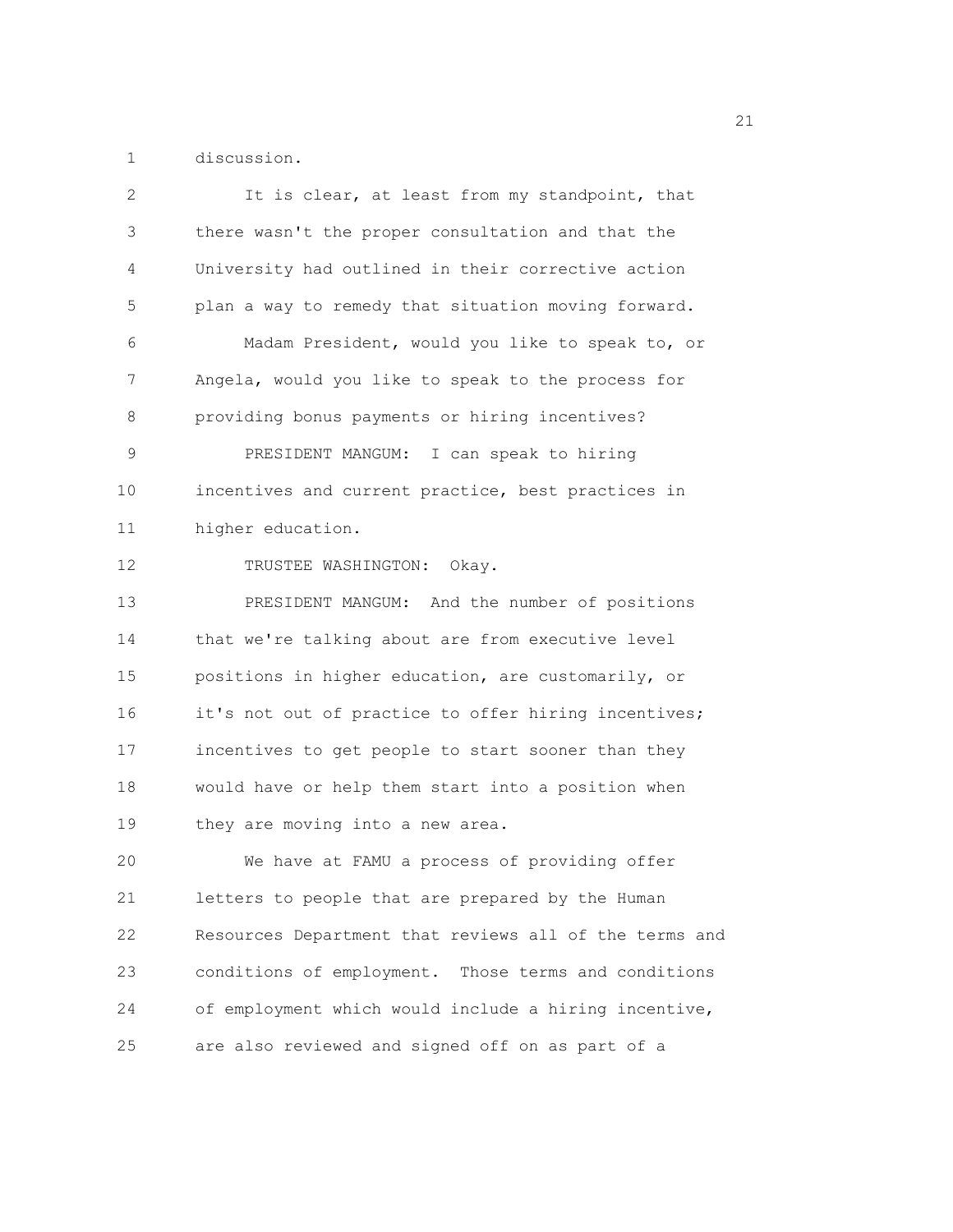1 standard template for hiring.

| 2              | So the resources -- whether the resources are in       |
|----------------|--------------------------------------------------------|
| $\mathfrak{Z}$ | the account or not at the time the incentive is paid   |
| 4              | moves down the line to the business manager, into a    |
| 5              | business office, to make sure help are properly        |
| 6              | sourced. But the idea of providing a hiring incentive  |
| 7              | is part of the hiring package and is approved and the  |
| 8              | letter sent and prepared in Human Resources.           |
| 9              | So it was properly executed in the offer. I            |
| 10             | think the concern here is whether or not it was        |
| 11             | properly sourced at the time that it was paid, not     |
| 12             | that there was anything wrong with actually providing  |
| 13             | a salary or a hiring incentive in the form of salary.  |
| 14             | TRUSTEE WASHINGTON: That makes sense. Trustee          |
| 15             | Woody, does that answer your question?                 |
| 16             | TRUSTEE WOODY: It does. Madam President, thank         |
| 17             | you.                                                   |
| 18             | TRUSTEE WASHINGTON: Any other questions from           |
| 19             | committee members?                                     |
| 20             | All right. If none from the committee members,         |
| 21             | any questions or comments or discussion from the other |
| 22             | Board members?                                         |
| 23             | TRUSTEE LAWSON: Yes, Chair Washington. This is         |
| 24             | Lawson.                                                |
| 25             | Lawson, you are recognized.<br>TRUSTEE WASHINGTON:     |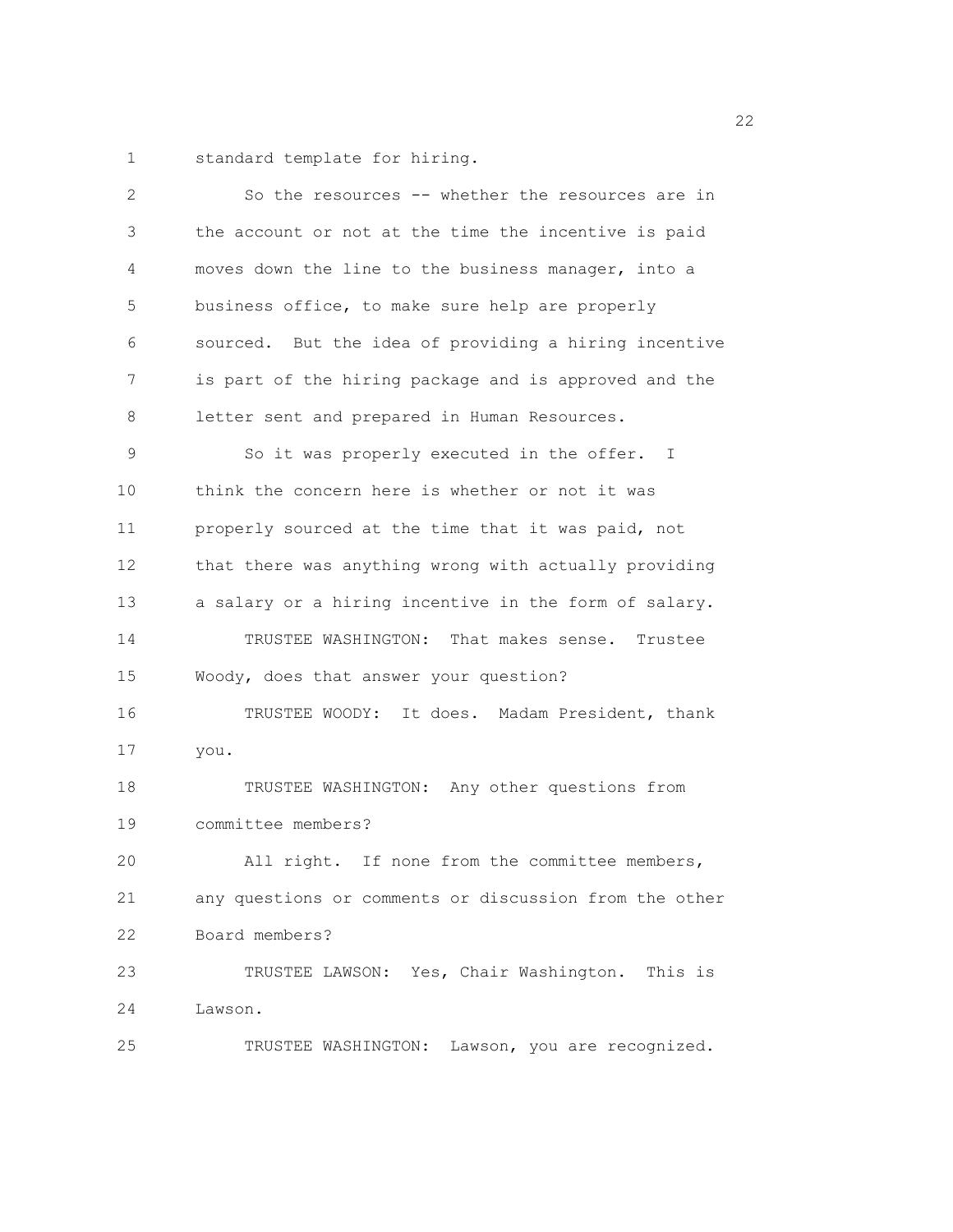1 Wait, hold on one second. Was there somebody 2 else that would like to be recognized after Lawson? 3 TRUSTEE CARTER: Carter. 4 TRUSTEE WASHINGTON: Carter. 5 TRUSTEE MOORE: Trustee Moore. 6 TRUSTEE WASHINGTON: Moore. 7 TRUSTEE WARREN: Warren. 8 TRUSTEE WASHINGTON: Trustee Lawson, you are 9 recognized. 10 TRUSTEE LAWSON: Okay. Hey, well, good morning, 11 and I'll try to be brief. 12 The background for my question I think is 13 probably more suited for Mr. Reagan, I believe. The 14 background for my question ties to purchase order 15 number 123281, which is a document that I think 16 everybody has or has access to. And if you refer to 17 line 36, line 40, line 42 and line 66, those are all 18 items that were change orders that were dated or this 19 document itself is dated 1/13/15. 20 The second background document for my question is 21 an invoice from LLP Building Corporation; Invoice 22 Number 92314 for some items that were attached to the 23 home. It's dated 10/1 of '14. And for perspective, 24 the President's contract was executed on 2/20 of '14. 25 My question for the auditor is, at the time that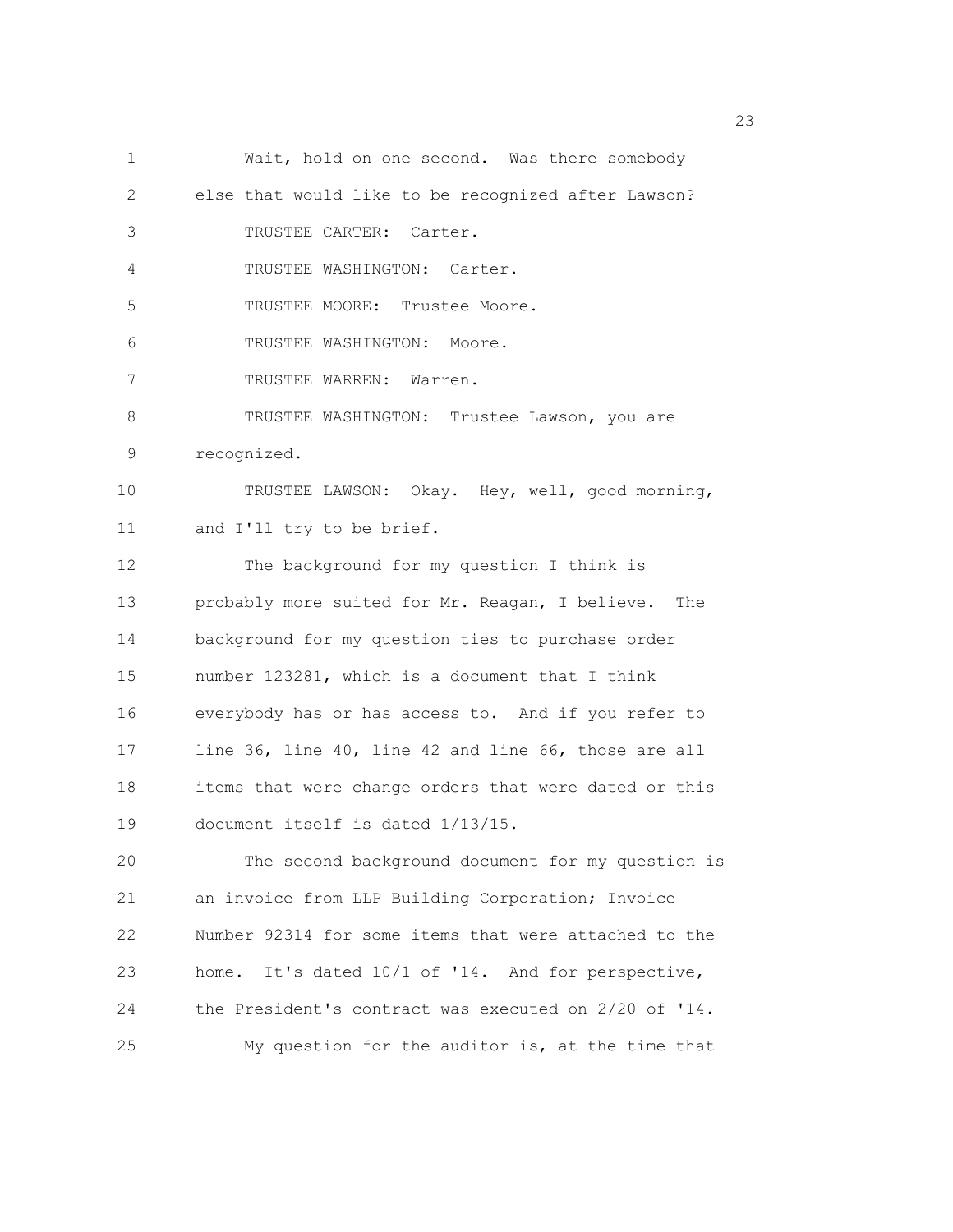1 we initially had this discussion, we were advised by 2 at the time two senior staff members that some of 3 those items that I referenced in addition to others 4 were in direct violation of the contract; however, 5 your presentation this morning and when we had our 6 one-on-one states that these items are part of a 7 larger project.

8 Can you clarify and make that distinction clear 9 for all of us? Because again, the reason for my 10 question is when these things were reviewed originally 11 by two senior staff members, I was told specifically 12 that they were indeed violations of the President's 13 contract, and if you were to go to the Board minutes 14 from October 22nd, that question was reiterated to 15 those two staff members and they answered 16 affirmatively that these were indeed violations of the 17 President's contract. 18 TRUSTEE WASHINGTON: Mr. Reagan? 19 MR. REAGAN: Yeah, sure. As we indicated in our 20 report, Section 6 .2, the employment agreement 21 indicates that, "Prior approval from the Board or its 22 designee for any capital improvements or repairs to 23 the home or its grounds which have a project cost of 24 over \$10,000 should be obtained." Those, we did go 25 back after our conversation.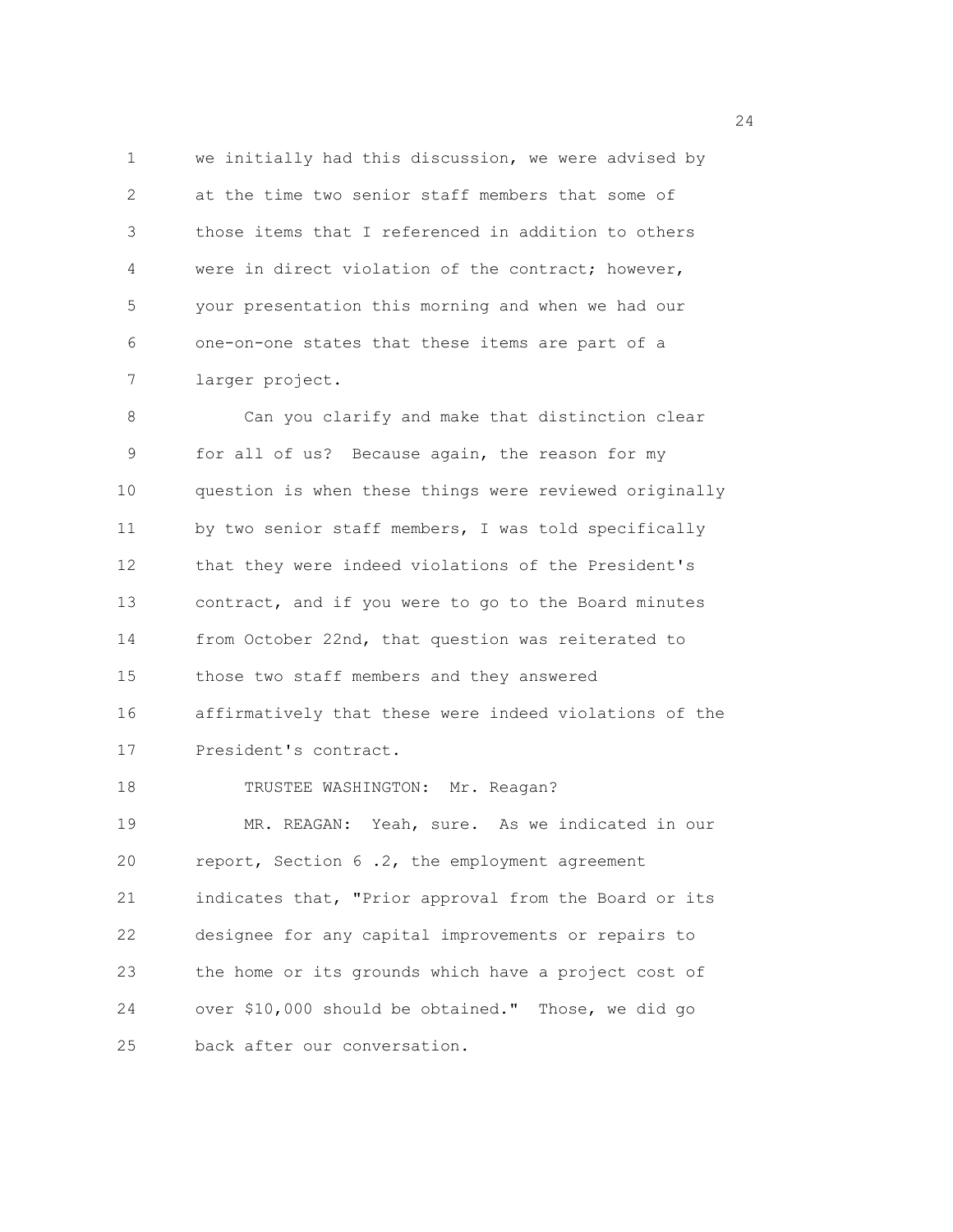1 We reverified that there were two separate 2 projects here: One for the renovation of the home; 3 one for the construction of the garage. The project 4 that is associated with the home was approved prior to 5 April 1, 2014. The renovation or establishment of the 6 garage was created after April 1, 2014.

7 So because the language in the President's 8 employment agreement indicates project cost, that is 9 why we the, one, the project cost of greater than 10 \$10,000 occurred after April 1, 2014; resulted in the 11 material noncompliance.

12 TRUSTEE LAWSON: My second question, Chair, if I 13 may? It's similar to Trustee Woody's question. My 14 other concern is, the people that were interviewed to 15 come to the conclusion, and my question for Mr. Reagan 16 is was former Chair Montgomery interviewed? Was 17 Former Chair McWilliams interviewed? And was former 18 General Counsel Avery McKnight interviewed during the 19 process?

20 MR. REAGAN: No.

21 TRUSTEE LAWSON: Can you share why not? 22 MR. REAGAN: As I indicated earlier, under the 23 auditing standards associated with this, verbal 24 recollection and verbal documentation would not be 25 sufficient audit evidence to allow me to conclude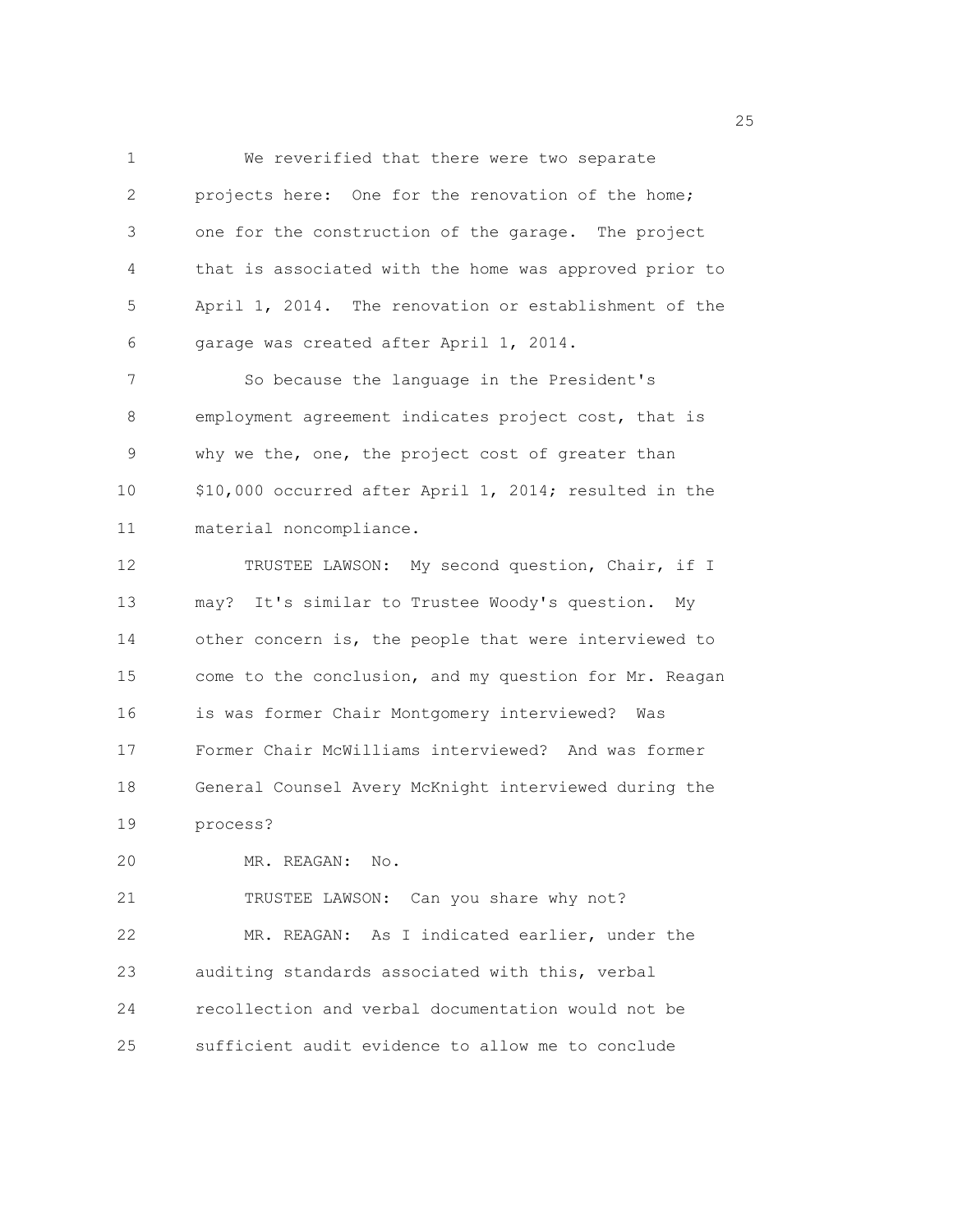- 
- 1 whether or not the University was in compliance.

2 TRUSTEE LAWSON: One last question, Chairperson? 3 TRUSTEE WASHINGTON: Sure. 4 TRUSTEE LAWSON: Mr. Reagan, did you go back and 5 review the October 22nd Board minutes? 6 MR. REAGAN: Yes. 7 TRUSTEE LAWSON: Was your interpretation the same 8 as mine, as far as when the questions were asked and 9 when they were answered affirmatively that there were 10 indeed violations of the President's contract? 11 MR. REAGAN: As we indicated in our report, the 12 language in the President's employment agreement 13 indicates that prior approval from the Board or its 14 designee for any capital improvement to the home or 15 its grounds which have a project cost of over \$10,000. 16 So we were going with the language, the actual 17 language, in the contract, in the employment agreement 18 which is what has to be complied with, and it 19 indicated project cost. 20 TRUSTEE LAWSON: Okay, thank you. 21 TRUSTEE WASHINGTON: Thank you. Trustee Lawson, 22 are you complete? 23 TRUSTEE LAWSON: I'll concede. There are three 24 or four others behind me. 25 TRUSTEE WASHINGTON: Yes, there are.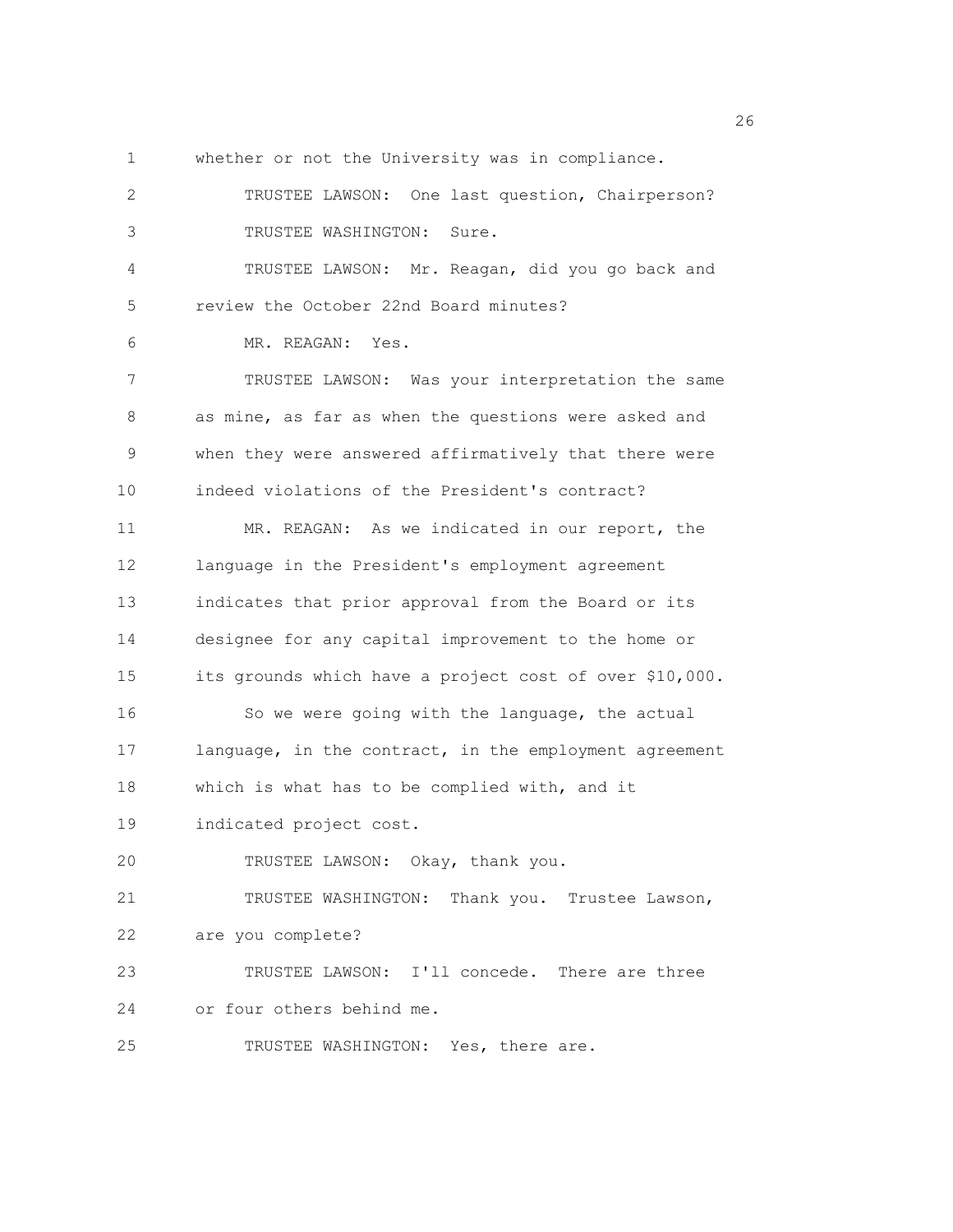1 Trustee Carter, you are next. You're recognized. 2 TRUSTEE CARTER: Thank you, Madam Chairman. 3 Let me make an observation, if I may. Based upon 4 what I've heard in this process, it seems to me that 5 we have a fundamental problem with our policies and 6 procedures based upon what I've heard in the context 7 of given prior approval for the appropriations for the 8 renovations; also, in the context of best practices 9 regarding the employment bonuses. 10 I think somehow or another, there has to be some 11 kind of way that we look at our policies and 12 procedures that insure. Do we have adequate 13 protections in there to afford us the necessary 14 authority to adhere to our fiduciary responsibilities 15 as it relates to this University. And so, I have some 16 real problems with that, and I'm just kind of 17 listening in. But I haven't -- I don't have a 18 perspective yet on how many there are, but it seems to 19 me we really need to dig down deep and do some 20 renovation of our policies and procedures. And we 21 need to make sure that the process is transparent; 22 that we have a fully transparent process, because 23 after all, we are dealing with a state university, 24 state system, the taxpayers are holding us responsible 25 for that, and we also have the responsibility to the

<u>27</u>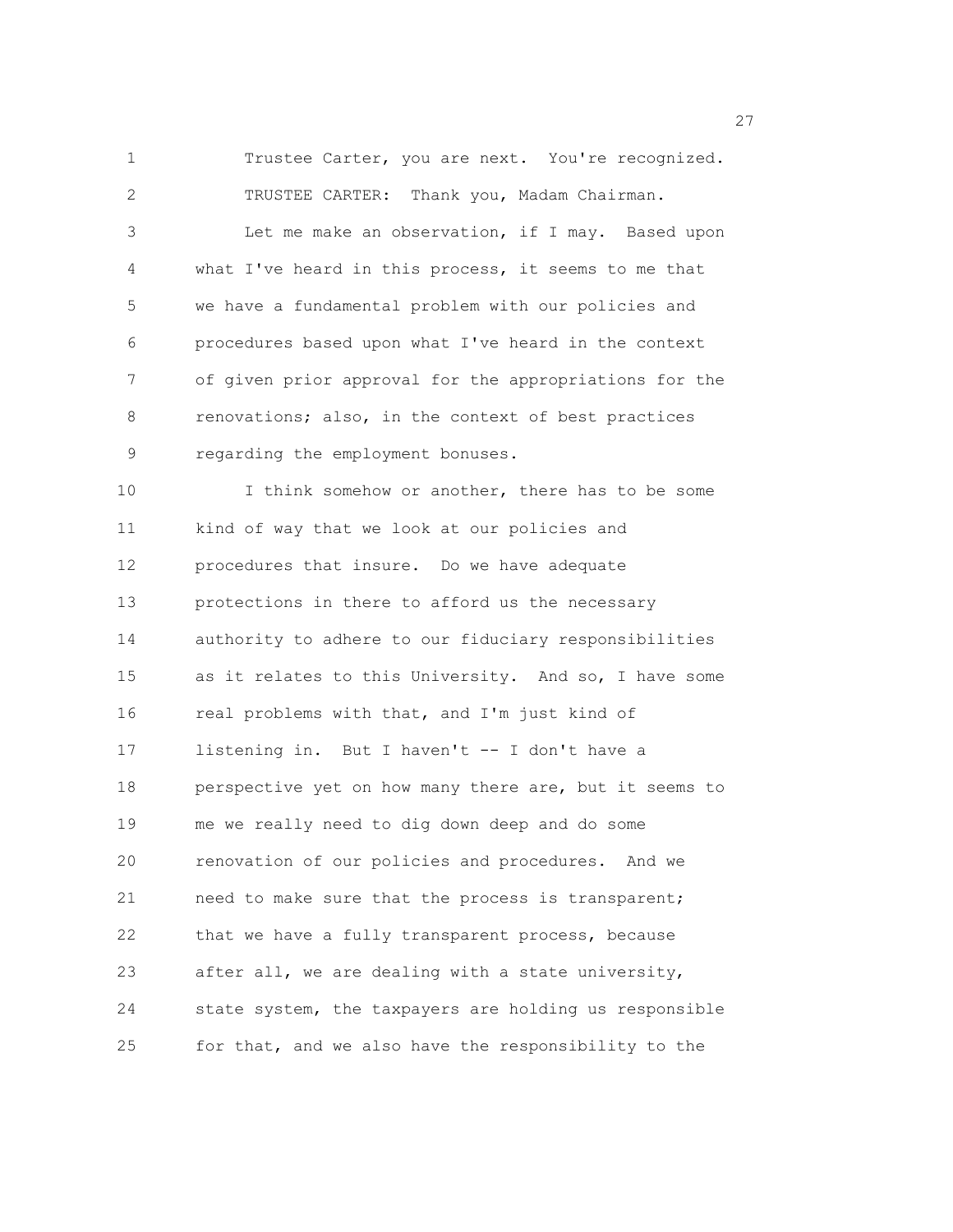1 FAMU stakeholders, the students, the faculty, the 2 alumni, the Administration and everyone else.

3 That gives me some grave concern on that, Madam 4 Chairman. And I think, Mr. Chairman, maybe at our 5 next meeting we can look at that in some great detail 6 and greater depth, because I believe in this whole 7 process as we're looking at, as to Trustee Lawson's 8 question regarding the General Counsel and different 9 folks like that, somehow or another there has to be 10 some kind of way that the Board is not only informed 11 but also that our policies and procedures are 12 sufficient for the activities and possibilities that 13 have come before us.

14 I don't want to get into the nuances in terms of 15 whether this was a contract or whether this was a 16 procurement, but if you are going to say that you want 17 to put a cap on how much the President can spend, then 18 we need to have a cap on the spending instead of 19 trying to split hairs about nuances and euphemisms 20 about whether it's a contract or not. That's kind of 21 where I am. I may have some questions, but right now 22 I wanted to make that statement, and I'm still trying 23 to think this whole process through.

24 Thank you, Madam Chairman.

25 TRUSTEE WASHINGTON: Thank you, Trustee Carter.

28 and 28 and 28 and 28 and 28 and 28 and 28 and 28 and 28 and 28 and 28 and 28 and 28 and 28 and 28 and 28 and 28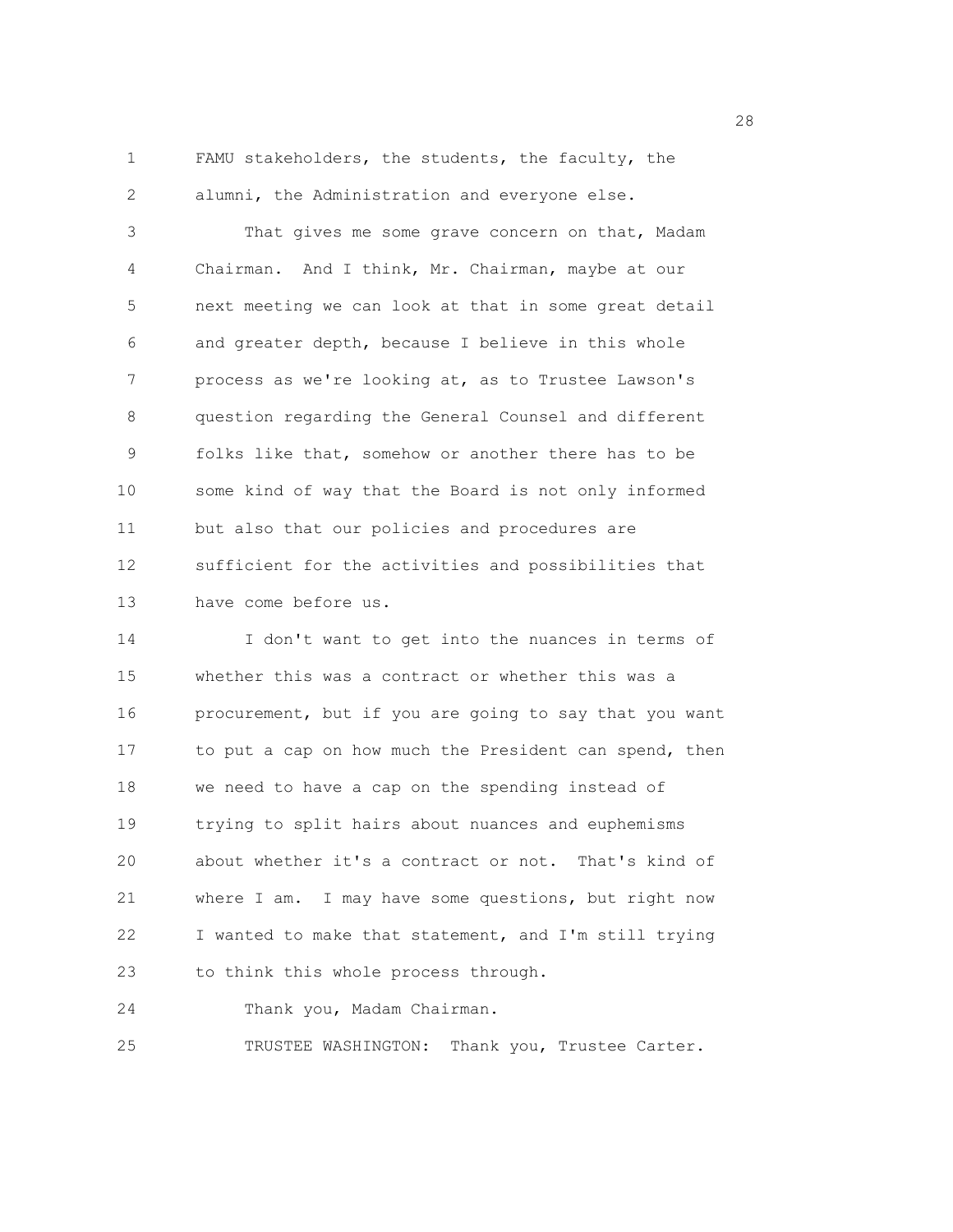1 We are all still trying to think this through and that 2 is the purpose of this meeting. And I agree with your 3 sentiments and I do think we need to think through 4 what additional materials we're talking about. And 5 when we're talking about the policies and procedures, 6 which documents we would like to dive into or what 7 sort of resources we might need to have externally -- 8 maybe somebody come in and help us through some of 9 these things to insure that we are in the best 10 position possible. So I agree with your sentiments. 11 Thank you, Trustee Carter. 12 Trustee Moore, you are next. You are recognized. 13 TRUSTEE MOORE: Thank you, Trustee Chairman 14 Washington. I would like to also echo the comments 15 shared by others in thanking you for your leadership 16 as well as the work of the audit firm and the staff. 17 So thank you there. 18 My first question is directed to Mr. Reagan. 19 It's been stated with regard to best practices tied to 20 salary bonuses and incentives, I wondered if your 21 review concluded with the thought that maybe, even 22 within the SUS system, is this common practice? Is 23 this something that you found to be best practice 24 during your review? 25 MR. REAGAN: I'm sorry. That what was best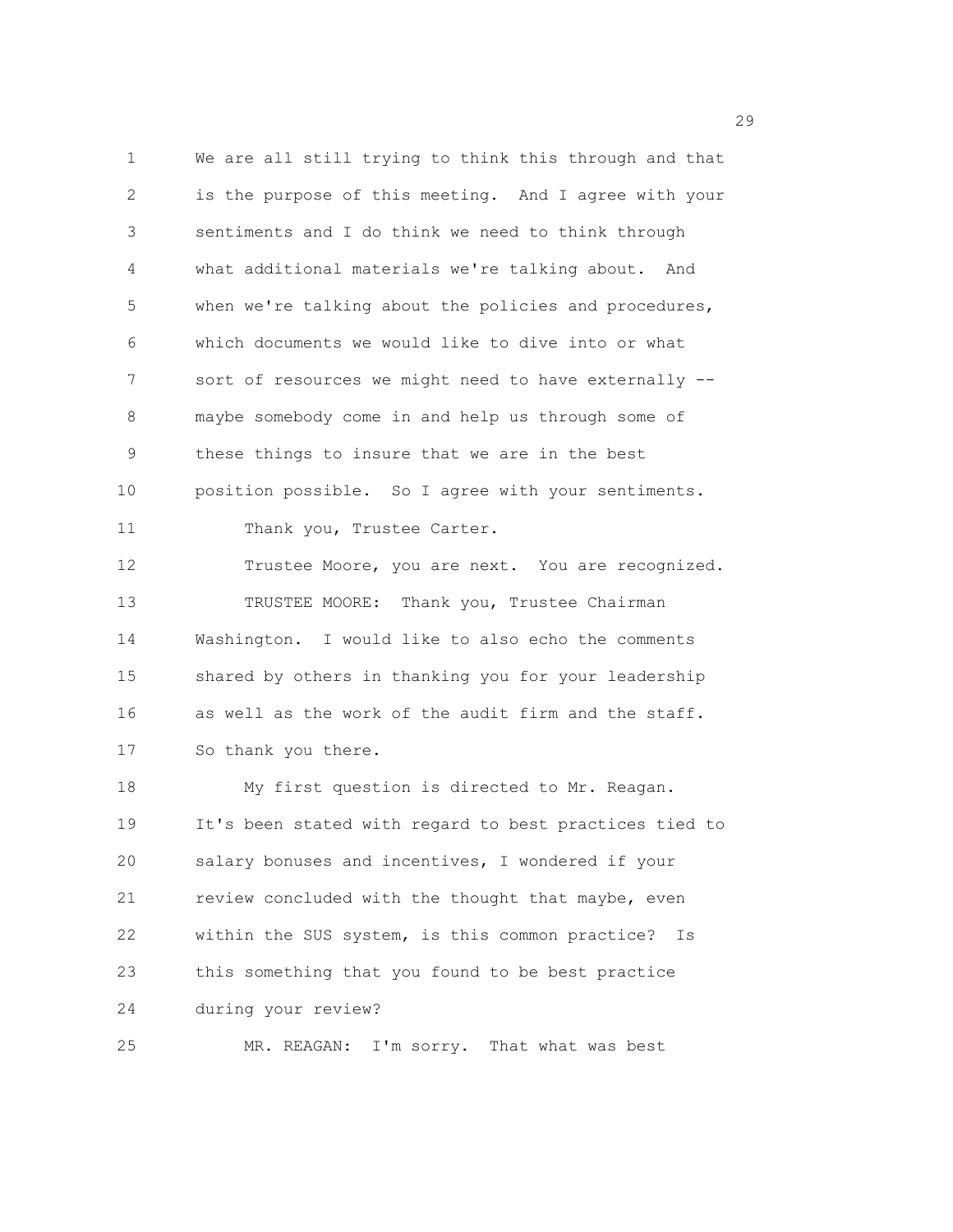1 practice?

| $\overline{2}$ | TRUSTEE MOORE: In terms of providing or the             |
|----------------|---------------------------------------------------------|
| 3              | provision of bonuses or incentives within the SUS       |
| 4              | system, or was that more of a general statement         |
| 5              | universal, that this is common practice, and that       |
| 6              | maybe where we fail to meet muster was making sure      |
| 7              | that the resources were indeed available to address     |
| 8              | the obligations that the college had of course brought  |
| $\mathsf 9$    | on board by way of executing those agreements by the    |
| 10             | staff being on-boarded.                                 |
| 11             | MR. REAGAN: Right. I certainly, based on my             |
| 12             | experience, such packages as these are routinely        |
| 13             | granted during the employment process. So yes, it is    |
| 14             | a common industry practice, and you know, as we         |
| 15             | indicated in our report and our recommendations, you    |
| 16             | know, that the University should improve its policies   |
| 17             | and procedures, as the interim CFO indicated, around    |
| 18             | the accounting and budgeting force of things.           |
| 19             | TRUSTEE MOORE: Okay, thank you. And Madam               |
| 20             | Chair, this is to be directed to Chair Warren.<br>Thank |
| 21             | you. It's specific to what's also been chaired by a     |
| 22             | couple of trustee members as well, and that's the       |
| 23             | concern related to review of procedures and making      |
| 24             | sure that we are where we need to be. And I would ask   |
| 25             | your indulgence insuring that at our next board         |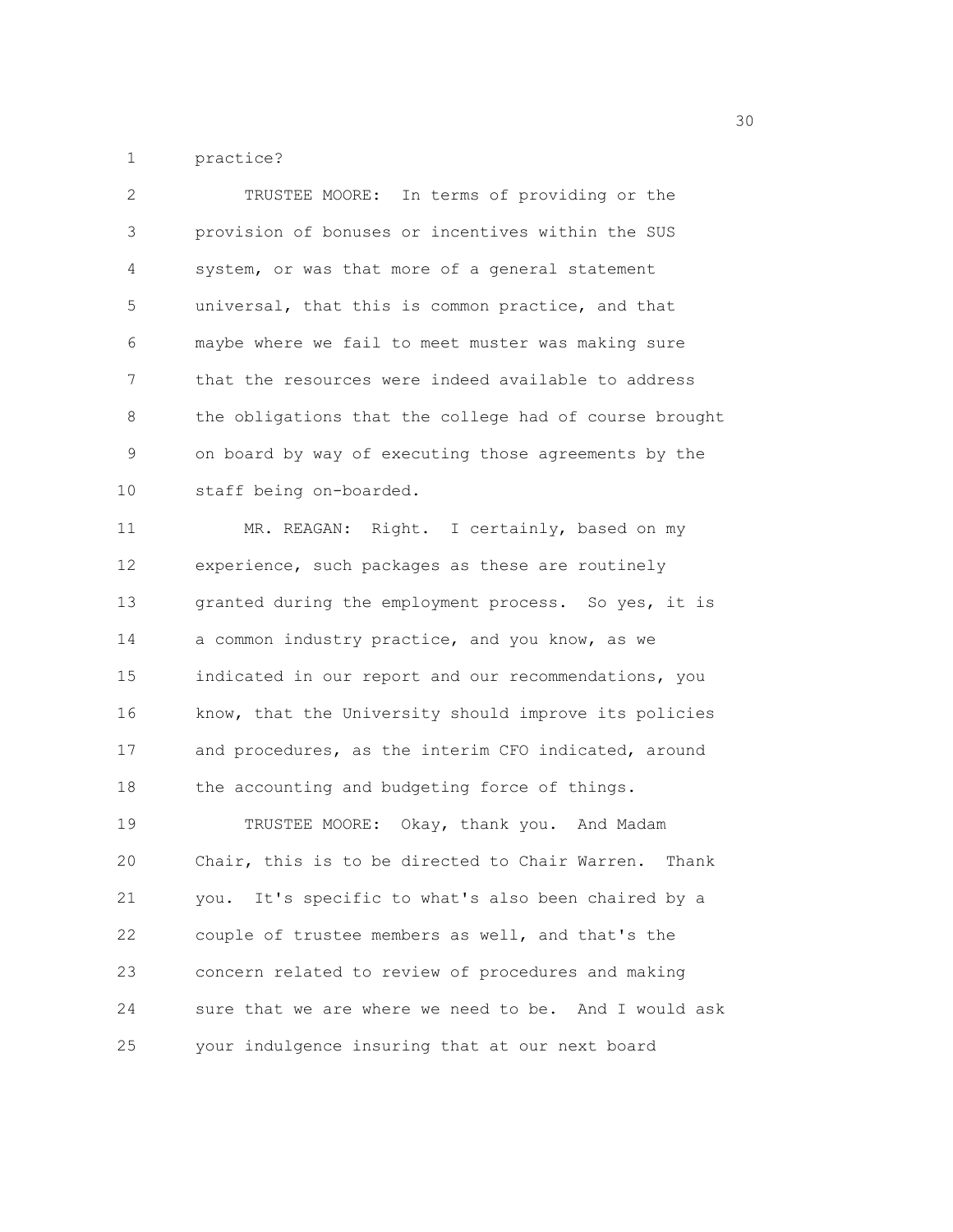1 meeting, that there's conversation around scheduled 2 review of our procedures and just making sure that we 3 are in a better position going forward. 4 And I would honestly ask that you accept that as 5 a call or cry from, not only the committee, but it 6 sounds like the other trustees who may not be a part 7 of this committee. 8 TRUSTEE WARREN: I concur with you, Trustee 9 Moore. I don't know if it's my turn. 10 TRUSTEE WASHINGTON: It is your turn in the cue, 11 so you are recognized. 12 TRUSTEE WARREN: Thank you, Trustee Washington. 13 And I will collaborate a bit more on Trustee Moore's 14 point, but I did want to begin my comments by thanking 15 Jack and his team for what I would categorize as 16 excellent work in this forensic effort that they put 17 on for us. It has taught us a lot particularly about 18 our operating procedures, as we've all been talking 19 about how we need to shore that up. 20 So let me talk about that first, amongst my 21 several comments. I think it's typical in the system 22 or maybe any company for that matter, but particularly 23 in this world of academia for boards of directors and

25 they represent direction to create policies and

24 board of trustees to disseminate to the organizations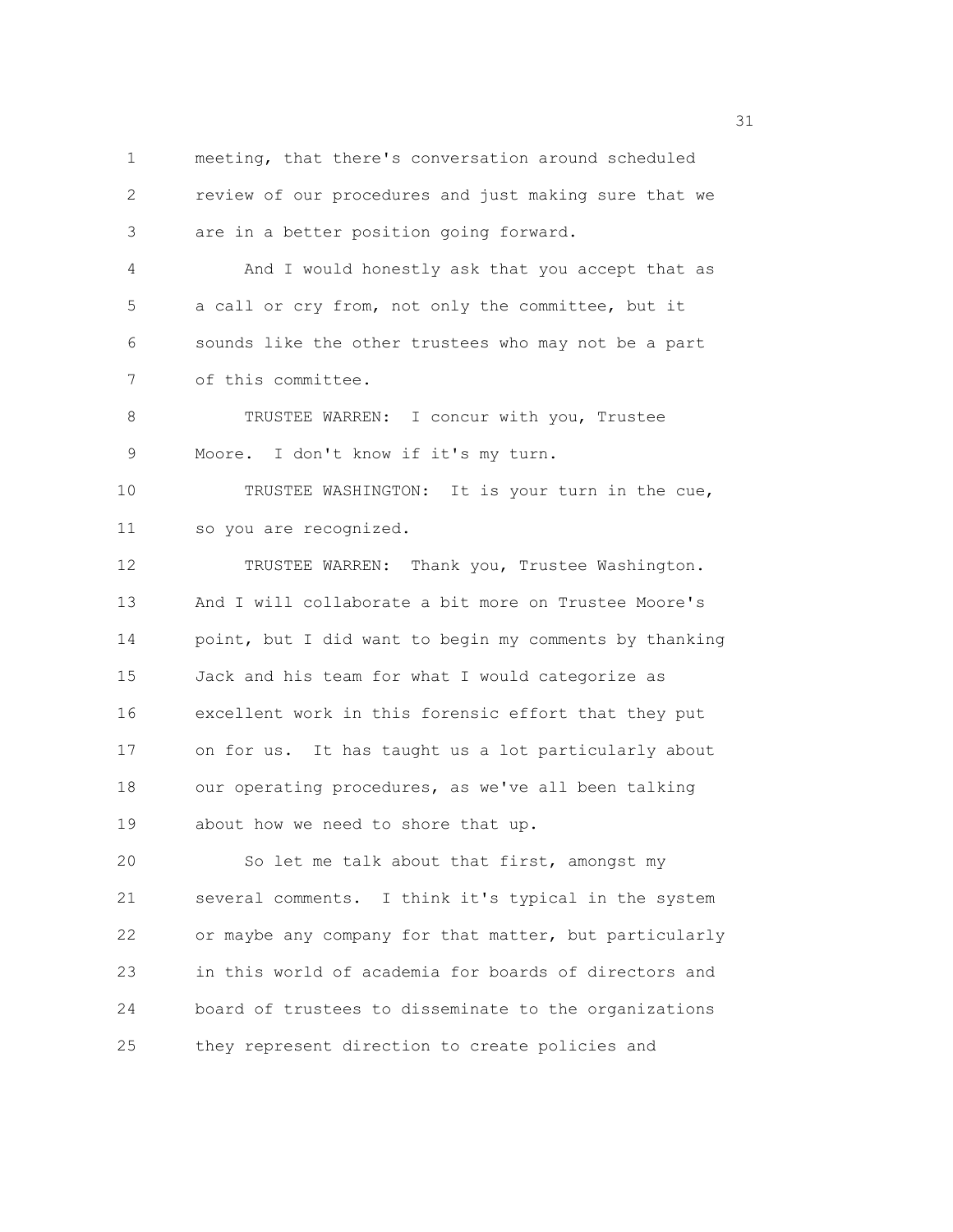1 procedures that really become the nuts and bolts of 2 how to get something done.

3 We rely then on the expertise of staff wanting to 4 craft those internal operating procedures and then to 5 follow them. What's apparent here, I think, are two 6 things: One as the audit points out, there was not a 7 strict adherence to what even the existing policies 8 and procedures. It was not for the lack of one but 9 adherence to those that we have in the discovery of 10 what we do have needs to be shored up.

11 Internally, what the organization needs to do is 12 in my mind, is to step all policies and procedures on 13 some kind of tickler for periodic review. And that 14 could be, generally speaking, some three year, two 15 year, one year review. One year is probably too often 16 for the volume of our policies and procedures to be 17 reviewed, but all of them should be set up on some 18 cycle for periodic review.

19 And similarly, where Board of Trustees sets up 20 Board rules, those Board rules should then come back 21 to us for periodic review as well. Times change, 22 processes and ways of doing things change, and they 23 all necessitate -- or even the law changes for that 24 matter -- all necessitate a need for us to go back to 25 policies and Board rules for periodic review.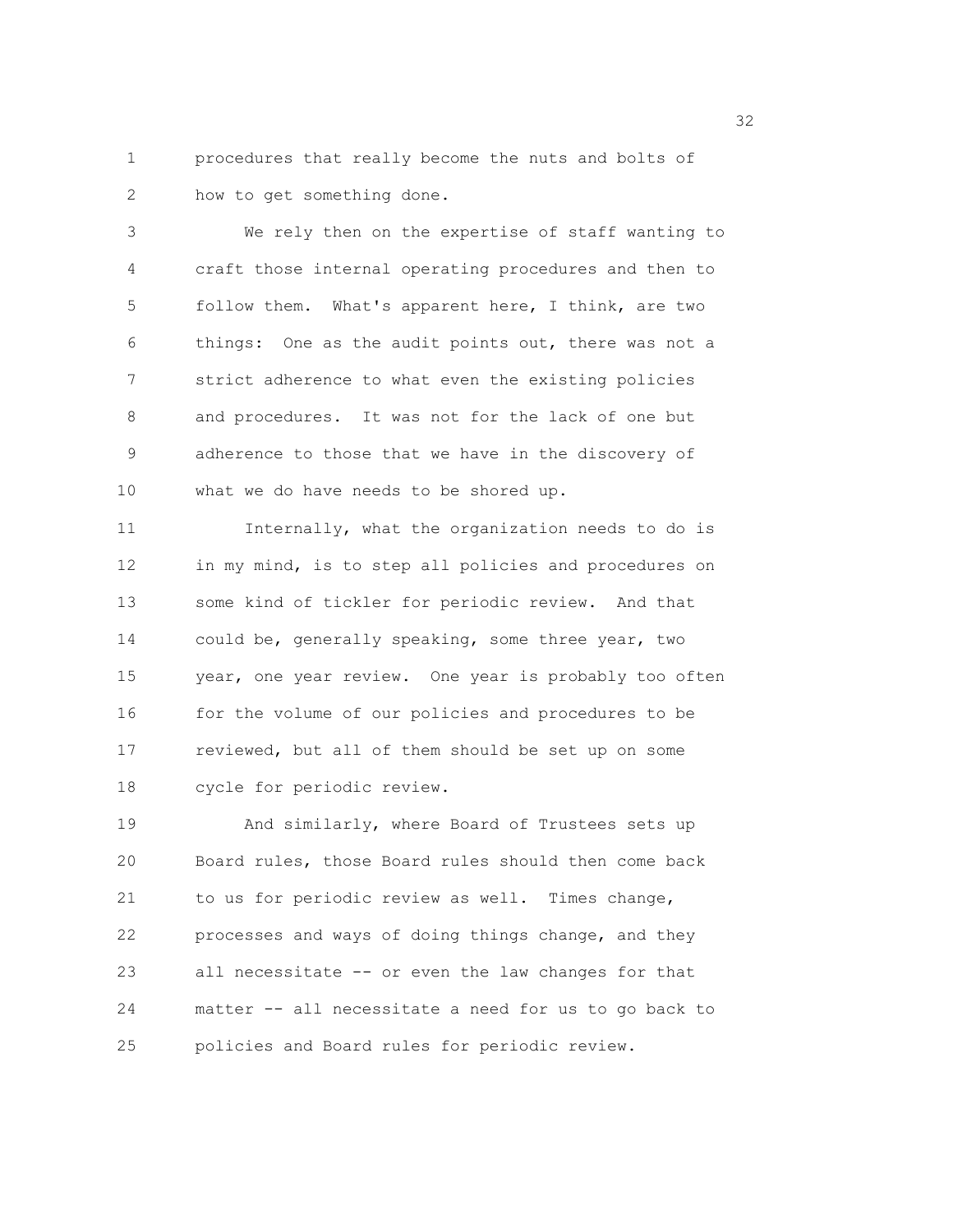1 And I would think that even when the auditors 2 come in to audit us, what they're really auditing, 3 quite frankly, is if we're adhering the procedures we 4 say we're going to operate under as we conduct the 5 University's business.

6 So I agree with you, Trustee Moore, whole 7 heartedly, that there should be as a part of the work 8 that Ms. Poole does, the establishment of a process or 9 periodic review on rules that we have disseminated in 10 the attending operating procedures as staff drafts 11 around those to execute the operational things that 12 have to be done to get the business of the university 13 done.

14 At the next Board meeting, Dr. Mangum and 15 Mr. Miller, if he's on the line listening, when we 16 talk through the agenda at the next meeting, we'll 17 include some time for discussion, maybe a redressing, 18 Ms. Poole, of the action plan that you talked about as 19 we address these particular findings by the auditor, 20 and in a more general sense, how we go forward with 21 periodic reviews of rules created by the Board and the 22 operating procedures that attend to those Board rules. 23 I think it was a good point to -- and Jack, you 24 did a good job on doing this and that's keeping us 25 focused on the purpose, intent, and the quality of the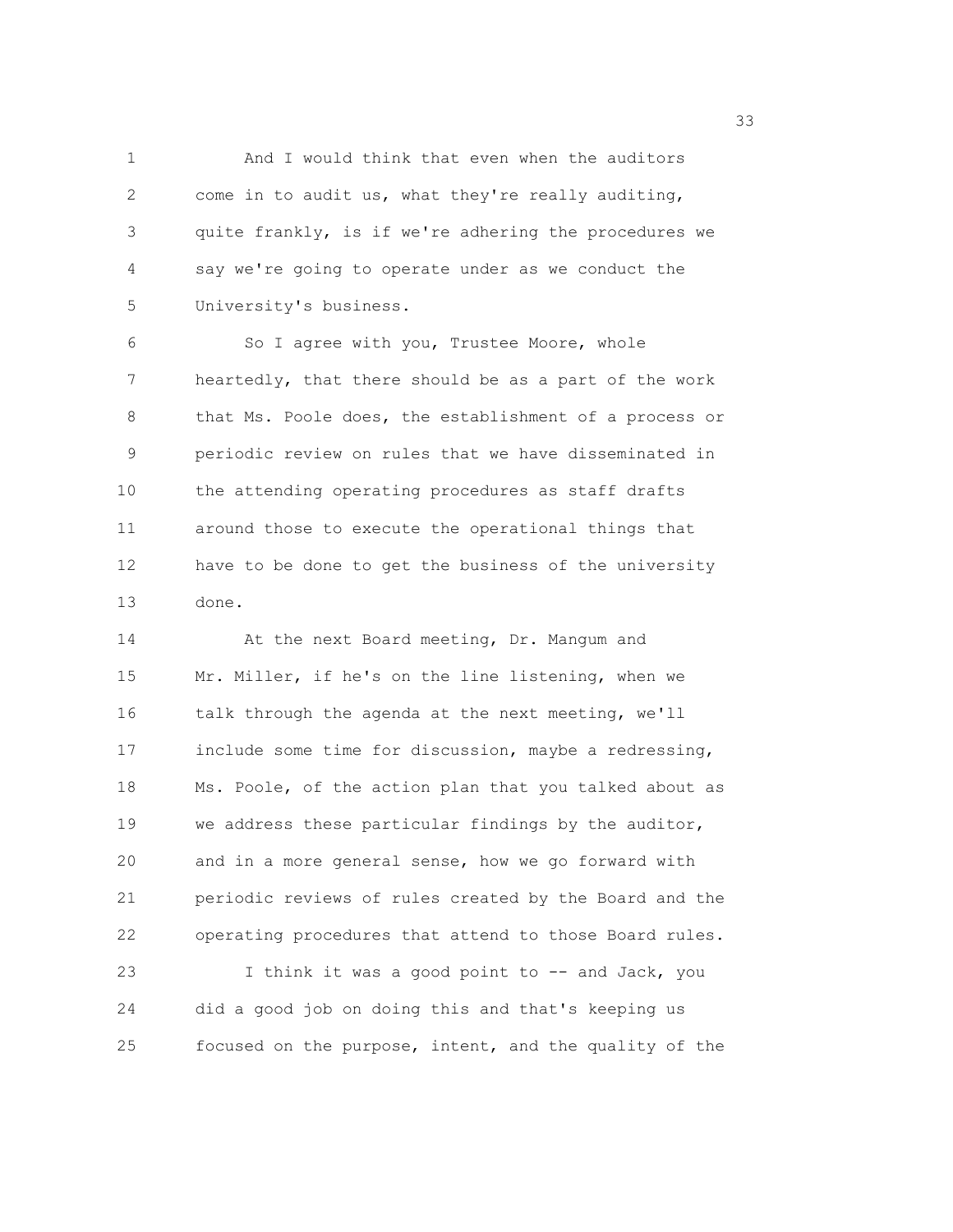1 standards that you employ when conducting the audit. 2 The real issue on the salary bonuses or employment 3 bonuses was where we got the money from, and at the 4 time those funds were drawn down, they were drawn down 5 from accounts that we should not have used for the 6 purposes.

7 And so, our procedures, as Ms. Poole outlined, 8 should be adjusted to make sure that never happens 9 again for any case, where we use funds 10 inappropriately; or when done, whatever the cash flow 11 reasons are, that the follow on to it in this case 12 that was also missing was an account receivable, that 13 made it readily apparent to all that the Foundation 14 owed the college something, and that had to be done 15 and resolved before the end of the fiscal year. 16 With respect to Building 13, as I refer to it; 17 Building 13 is the place for the President resides. 18 The issue there, as Jack so aptly pointed out, was the 19 distinction between one project and another. We got 20 our arms wrapped around the component parts of the 21 projects, but the reality is, as was clarified for us 22 by the forensic audit team, is that we were talking 23 about two projects here. One of them did have -- was 24 acted on after the contract was done.

25 Our process and procedures, however, facilitated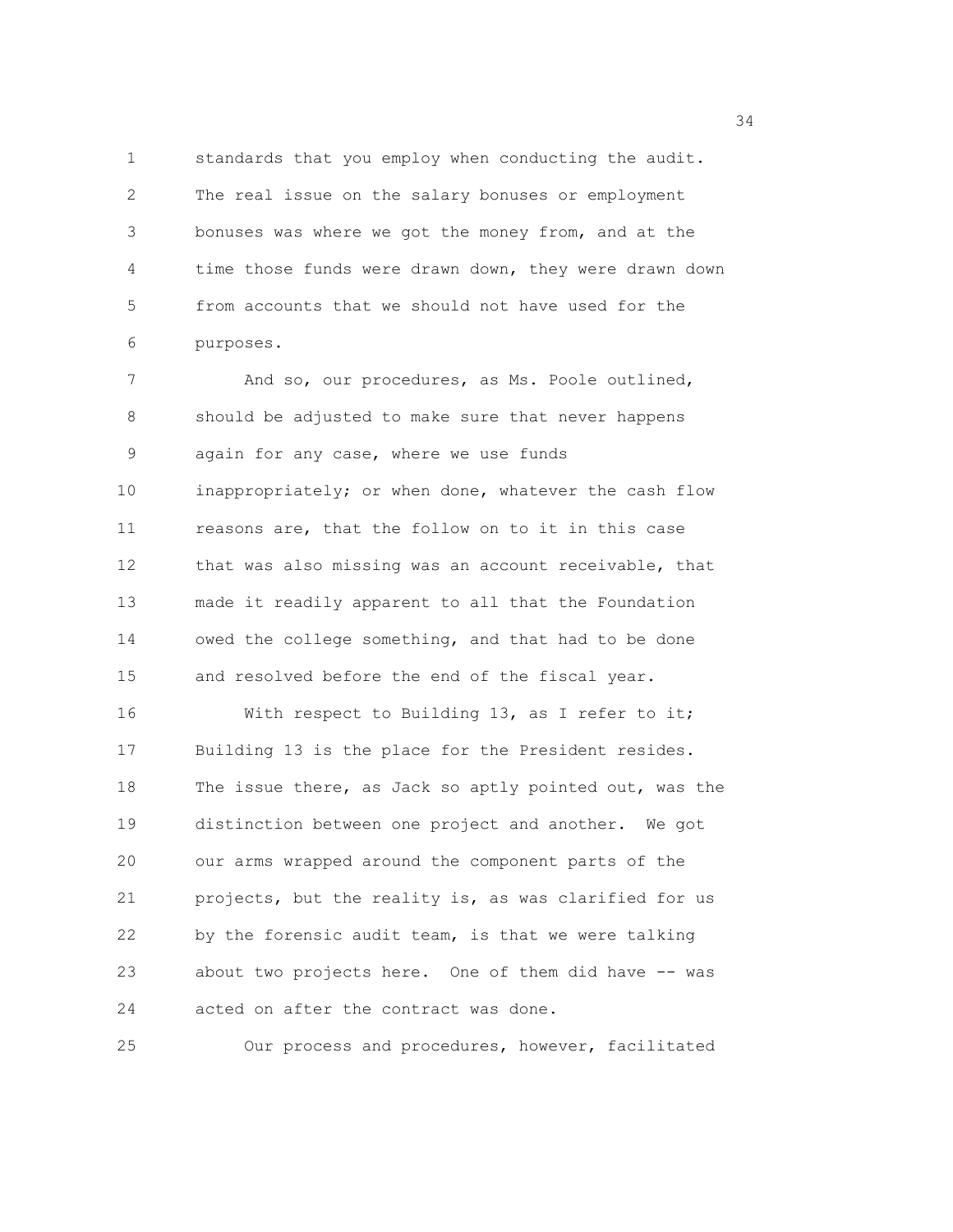1 that getting done, and those processes and procedures 2 need to be shored up to insure that communication 3 happens up and down the chain and the proper approvals 4 for the disbursement of funds is established and this 5 is procurement process is improved as well.

6 I'm looking forward, Ms. Poole, to the detail, if 7 you will, that gives all of us the comfort that we 8 won't have this sort of experience again, not just on 9 Building 13 but for any building and/or capital 10 improvement in and around the University.

11 So with that, again, I would like to thank all 12 for their participation in this. And then, Trustee 13 Washington, I want to applaud your leadership here as 14 well with the Audit Committee and the fine work that 15 you and they have done, and for all who have 16 cooperated with the external auditors. This has been 17 an example of how the forensic effort works for sure, 18 and I'm quite pleased, personally, quite pleased with 19 the product.

20 TRUSTEE WASHINGTON: Thank you, Trustee Warren. 21 Are there any other comments, questions, discussion 22 items from board members?

23 TRUSTEE CARTER: Just one, Madam Chair, and this 24 is Trustee Carter.

25 Just one procedural question: Where do we go

<u>35 September 2005 September 2005 September 2005 September 2005 September 2005 September 2005 September 2005 S</u>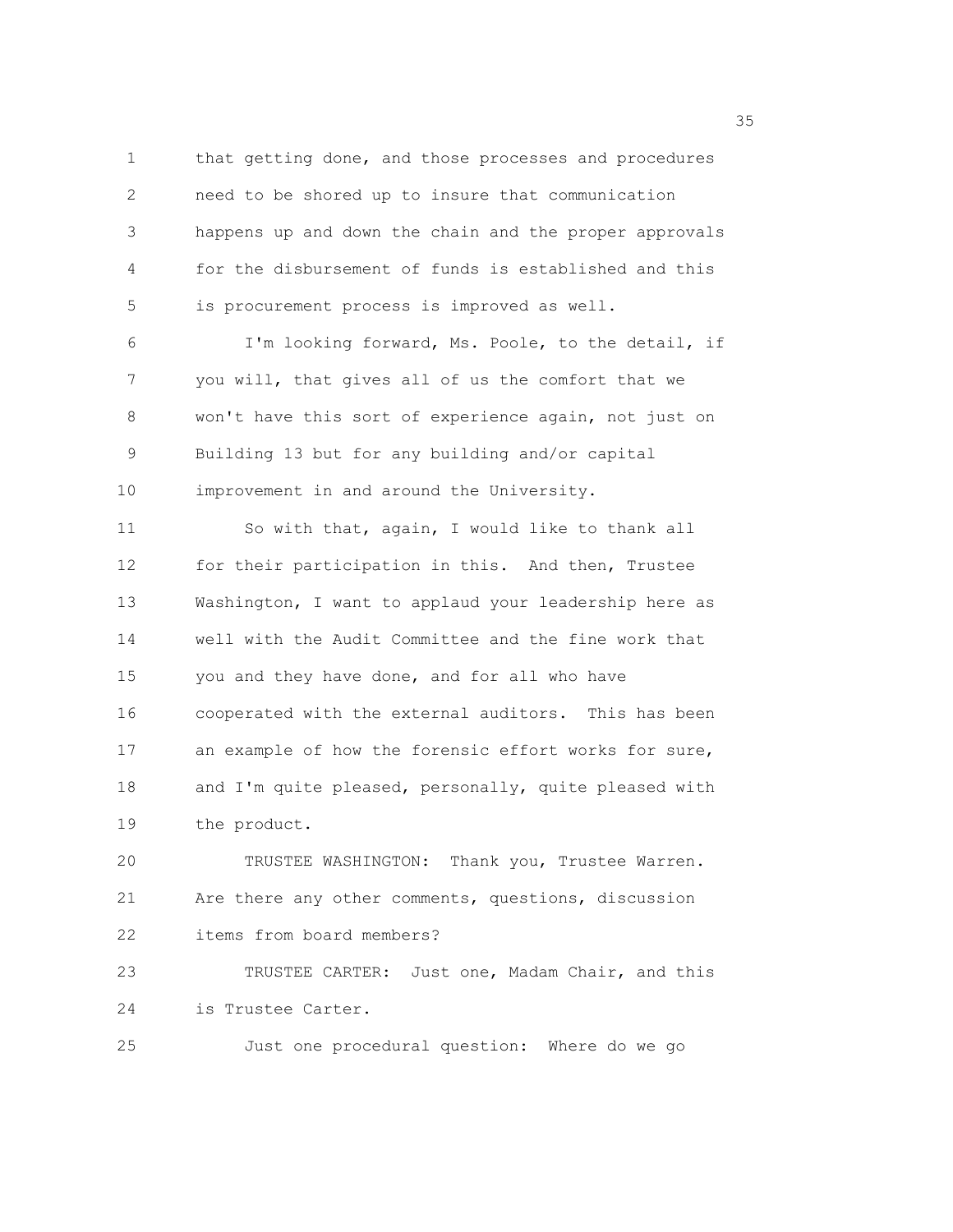1 from here?

| $\overline{2}$ | TRUSTEE WASHINGTON: So, you searched my closing       |
|----------------|-------------------------------------------------------|
| 3              | comment or preempted my closing comments. That is --  |
| 4              | are there any other questions?                        |
| 5              | TRUSTEE McCOY: Yes. Madam Chair, this is              |
| 6              | Trustee McCoy. May I at least offer a thought and     |
| 7              | maybe a question?                                     |
| 8              | TRUSTEE WASHINGTON: Okay. Trustee McCoy you are       |
| 9              | recognized.                                           |
| 10             | TRUSTEE McCOY: After listening to the                 |
| 11             | discussions and Mr. Reagan's report, one could        |
| 12             | possibly conclude that there are two issues at hand   |
| 13             | may have been as simple as a procedural error, or     |
| 14             | which we've discussed or bookkeeping error.           |
| 15             | Do we not have means of determining what I would      |
| 16             | call a simple determination prior to launching a full |
| 17             | audit on issues of this nature?                       |
| 18             | TRUSTEE WASHINGTON: I will defer that comment or      |
| 19             | that question to VP Givens.                           |
| 20             | VP GIVENS: As far as, the audit was directed          |
| 21             | because the issues came up through some external      |
| 22             | sources and the Board decided to direct an outside    |
| 23             | audit. But we do have, internally, we do a risk       |
| 24             | assessment every year that directs the audit effort   |
| 25             | that we make based on where we feel that the audit    |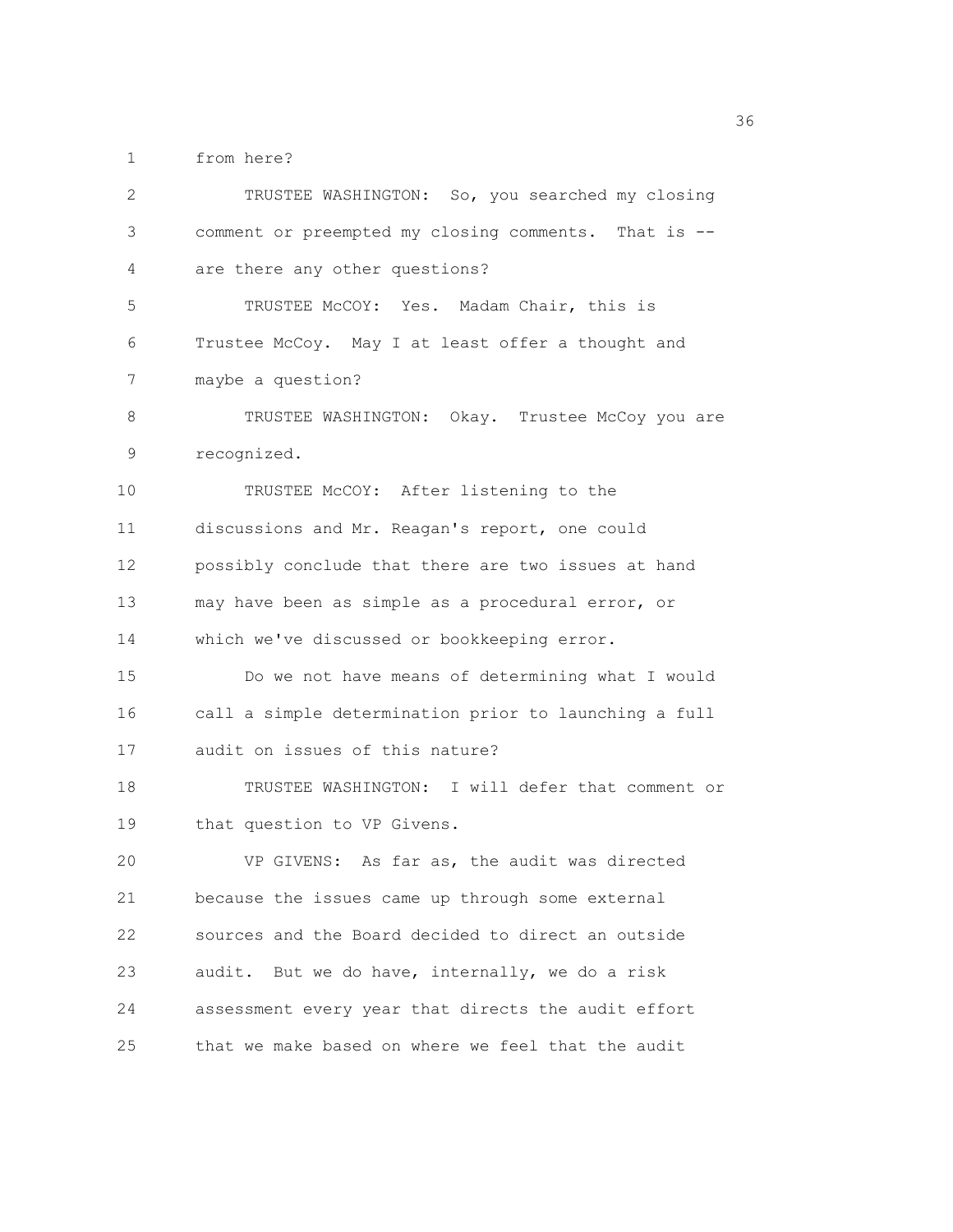1 resources would be best applied.

| $\overline{2}$ | TRUSTEE McCOY: Okay. I'm not sure that answers         |
|----------------|--------------------------------------------------------|
| 3              | the heart of my question. We can always ask for a      |
| 4              | formal audit, no matter how big or small an issue      |
| 5              | might be.                                              |
| 6              | But in listening, again, to the report and to the      |
| 7              | discussions -- this is all hindsight, remember -- one  |
| 8              | could simply conclude that some other form of          |
| 9              | determination of whether or not we had a process error |
| 10             | or bookkeeping error, may have prevented a complete or |
| 11             | may have set the stage as a complete audit or outside  |
| 12             | agency may or may not have been required.              |
| 13             | And I want to satisfy my mind, at least, if there      |
| 14             | is something in place to ask those questions before    |
| 15             | one results to a full audit, unless that is the        |
| 16             | process itself.                                        |
| 17             | TRUSTEE WASHINGTON: Trustee McCoy, I would say         |
| 18             | that there are a number of steps and ways in which     |
| 19             | investigation or an allegation can be made and whether |
| 20             | or not that goes through internal University's         |
| 21             | process, that would normally be the case. I would say  |
| 22             | this was an exceptional case in that it came directly  |
| 23             | out of a specific board action with some very specific |
| 24             | materials that needed to be investigated.              |
| 25             | So I think that on -- there is a normal process        |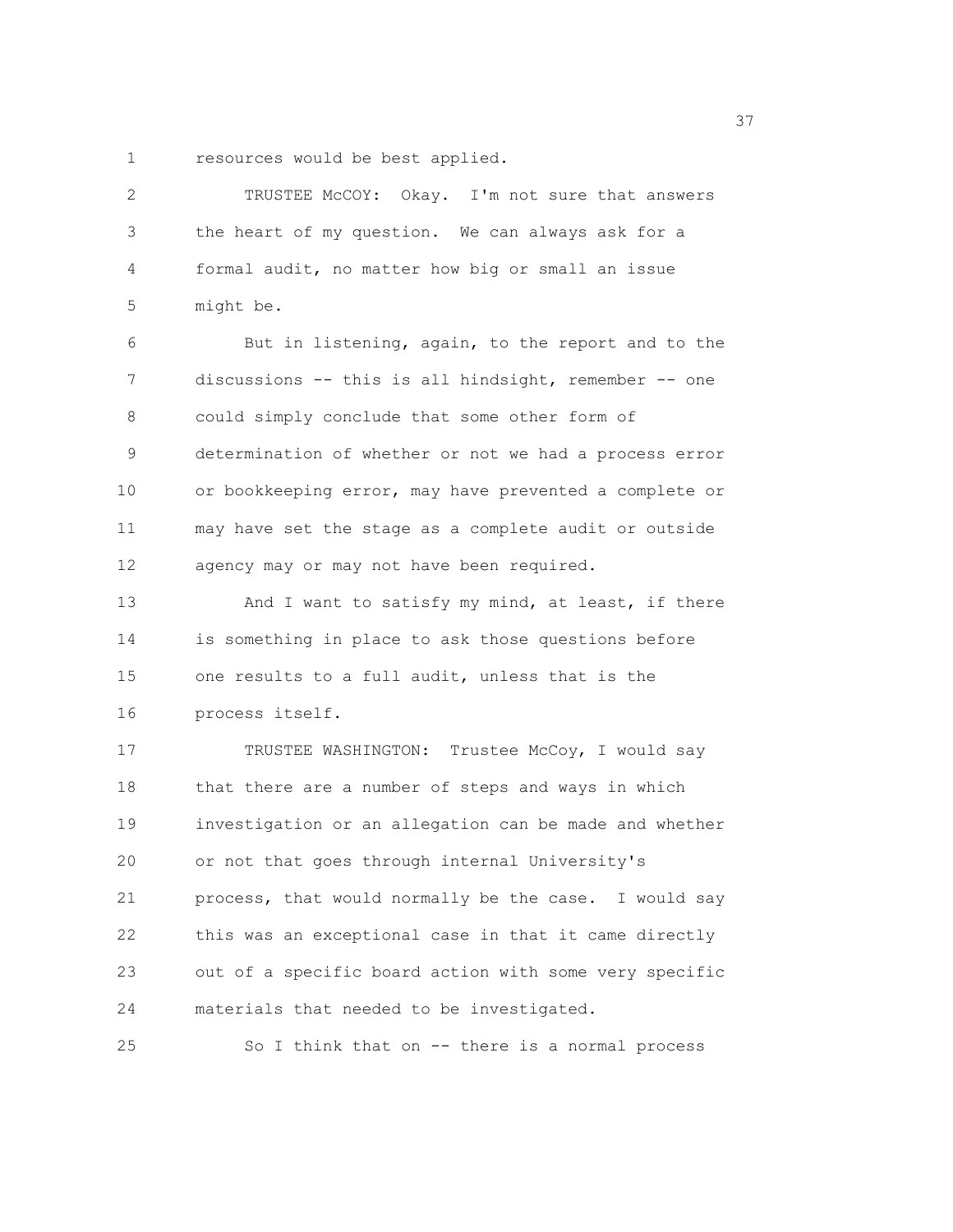1 for the allegation -- for an allegation to be made, a 2 simple -- or I won't say a simple but an internal 3 investigation. And then, if it needs to be moved to 4 the level of the next external auditor, there is a 5 process for that, but this is I think a very special 6 case. 7 TRUSTEE WARREN: Trustee Washington, this is 8 Trustee Warren. I have a question for the auditor. 9 TRUSTEE WASHINGTON: Yes. 10 TRUSTEE WARREN: Jack, are you still there? 11 MR. REAGAN: Yes, sir. 12 TRUSTEE WARREN: If the accounts receivable had 13 been established coincident with the use of funds, 14 would this have been an auditable item at all? 15 MR. REAGAN: I believe that it still would have 16 been paid out of the funds. I think that a better 17 solution is to actually have the money moved over 18 first and then paid with those funds rather than have 19 the receivable out there. 20 TRUSTEE WARREN: Okay. 21 MR. REAGAN: I think that's likely a stronger 22 procedure. 23 TRUSTEE WARREN: Yes, but the genesis of my 24 question is this: The account receivable acknowledges 25 the obligation of the Foundation to the college. As I

<u>38 and 2001 and 2002 and 2003 and 2003 and 2003 and 2003 and 2003 and 2003 and 2003</u>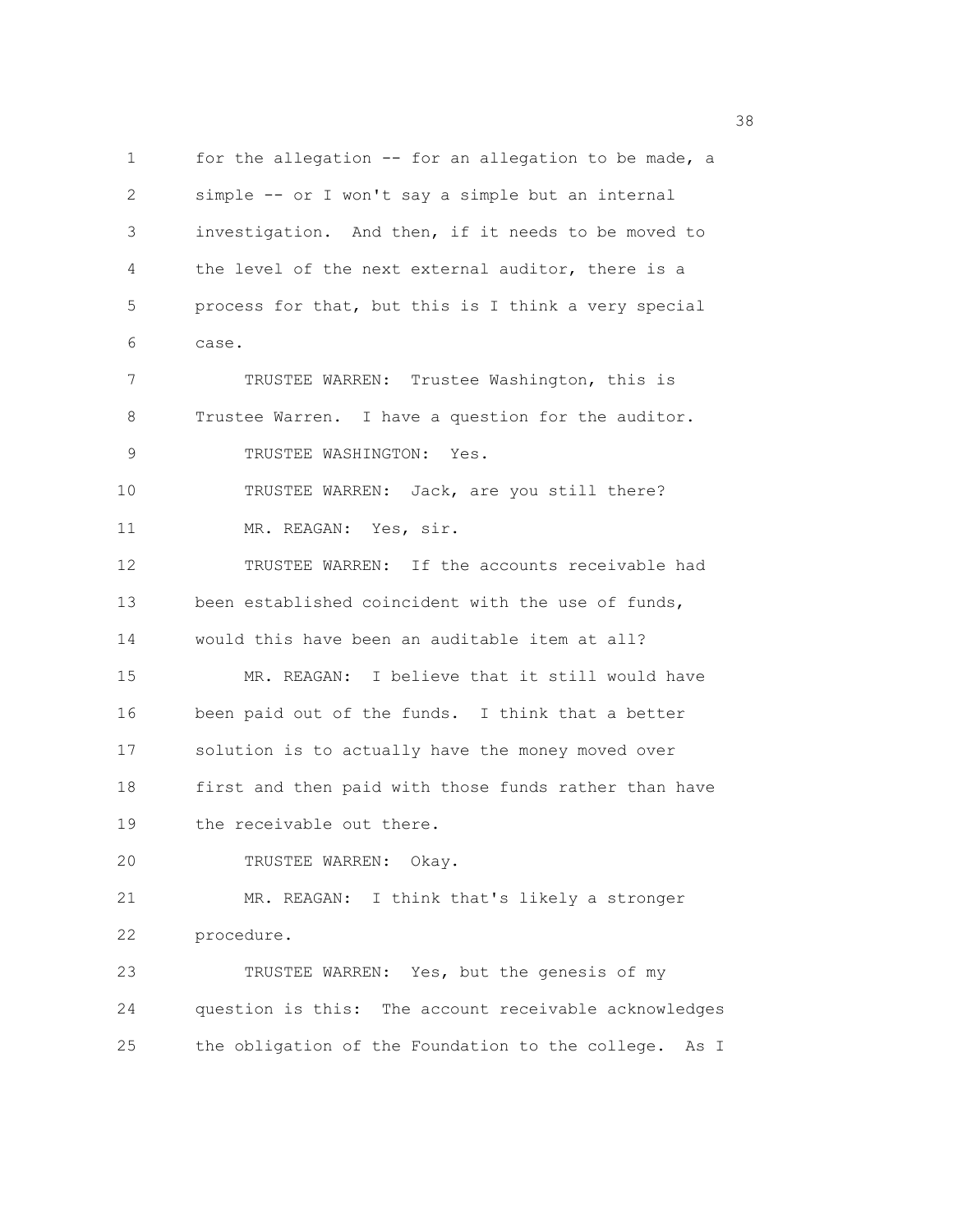1 understand it --

2 MR. REAGAN: Right. 3 TRUSTEE WARREN: -- there was not the ability of 4 the funds, for whatever the reason was, at the time of 5 disbursement. 6 So in the scheme of things, as we manage cash 7 flow, the Foundation in this case, not having the cash 8 to give -- the cash, that is -- not that they didn't 9 have resources, but didn't have cash to provide to the 10 University, the University could have either waited -- 11 in this case, they didn't -- and in so doing, should 12 there have been coincident with the disbursement the 13 establishment of the account receivable, with 14 acknowledges the intent to collect the money from the 15 Foundation or also the Foundation acknowledges their 16 intent to pay it when cash is available. 17 That would in my mind avoided this issue and 18 necessitated an audit, external audit around what was 19 around a the passion with this activity, and that 20 passion resulted in an anonymous and/or acknowledged 21 claim that there was a misuse of funds. 22 MR. REAGAN: I'm sorry. Was there a question on 23 that? 24 TRUSTEE WARREN: Back to my original question 25 and/or point about the account receivable being -- if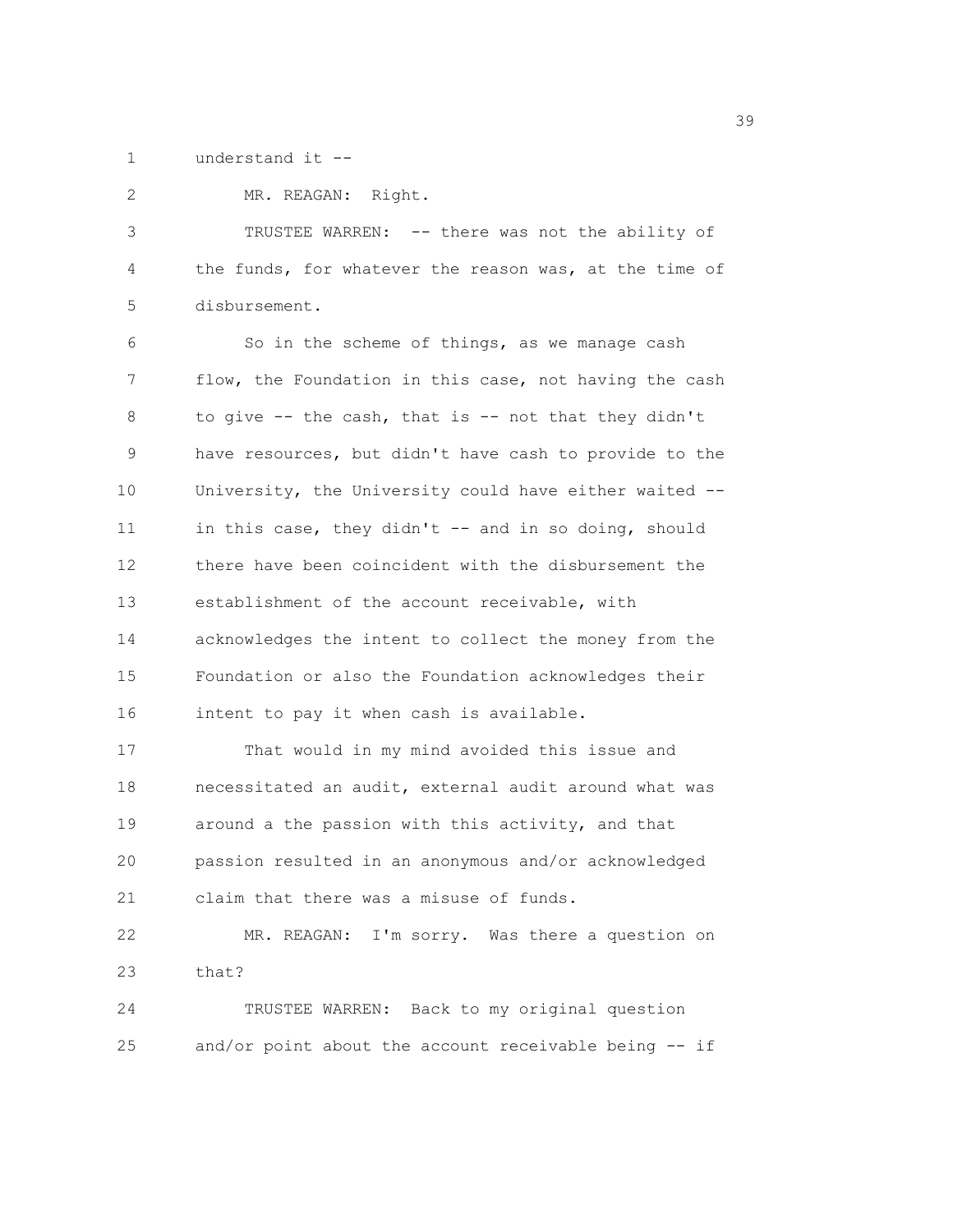1 it had been done coincident with the disbursement, 2 would it have been a strong confirmation of intent to 3 pay and/or intent to collect? 4 MR. REAGAN: I was going to say I understand 5 where you're coming from, but since that wasn't the 6 specific fact and circumstance in this case, it's not 7 something that I specifically could address or 8 conclude upon. So I can't really answer the 9 hypothetical. 10 TRUSTEE WARREN: Okay, thank you. 11 TRUSTEE WASHINGTON: Thank you. 12 All right, Trustee Warren. Any board members? 13 TRUSTEE LAWSON: Yes, this is Lawson again. 14 TRUSTEE WASHINGTON: Sure. 15 TRUSTEE LAWSON: Thank you, Madam Chair. I would 16 like to address Trustee McCoy's question with a 17 slightly different response. 18 Trustee McCoy, one of the things that I think led 19 us to the external audit, and I happened to make the 20 motion to pursue an external audit, is we had a very 21 challenging discussion around the future of the 22 President during the October 22nd meeting, and it was 23 all based on the discussion topics here. And we 24 thought that if there was ambiguity her interpretation 25 then this best thing to do would be to conduct an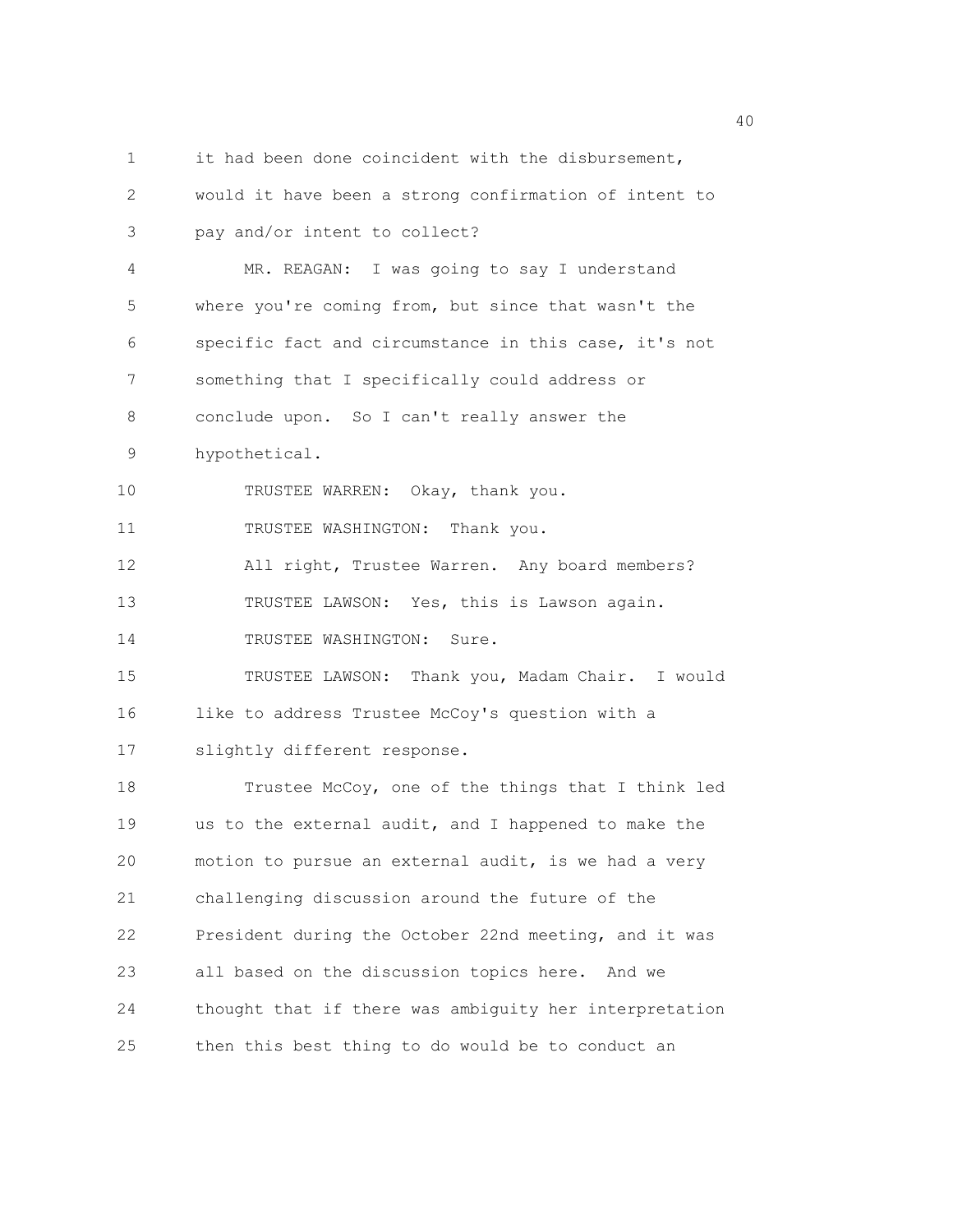1 audit.

| $\mathbf{2}$ | The rationale for going external versus internal       |
|--------------|--------------------------------------------------------|
| 3            | was prior to this October 22nd discussion, on a        |
| 4            | separate issue, our own internal auditor had expressed |
| 5            | concerns of undue influence by the Administration.     |
| 6            | Not sure if that's accurate or if it took place or     |
| 7            | not, but that was expressed to the board in the form   |
| 8            | of a memo; therefore, in an effort to try and make     |
| 9            | this I guess as fair and as just for both parties --   |
| 10           | us and the President -- I thought the best thing to do |
| 11           | would be to go with an external firm to avoid any      |
| 12           | appearance of any influence by the Administration on   |
| 13           | the outcome of the audit process.                      |
| 14           | And I think Mr. Reagan's firm has done an              |
| 15           | outstanding job in pulling these results together. So  |
| 16           | just a little additional background and clarity on why |
| 17           | we chose to use an external firm and pursue an audit   |
| 18           | versus just having the CFO at the time look into some  |
| 19           | of the transactions.                                   |
| 20           | TRUSTEE McCOY: Thank you for that.                     |
| 21           | TRUSTEE WASHINGTON: Thank you, Trustee Lawson.         |
| 22           | All right. It appears we are wrapping up.<br>Do        |
| 23           | have any other questions of the board? Last call?      |
| 24           | Okay. So I will talk a little bit about next           |
| 25           | step.                                                  |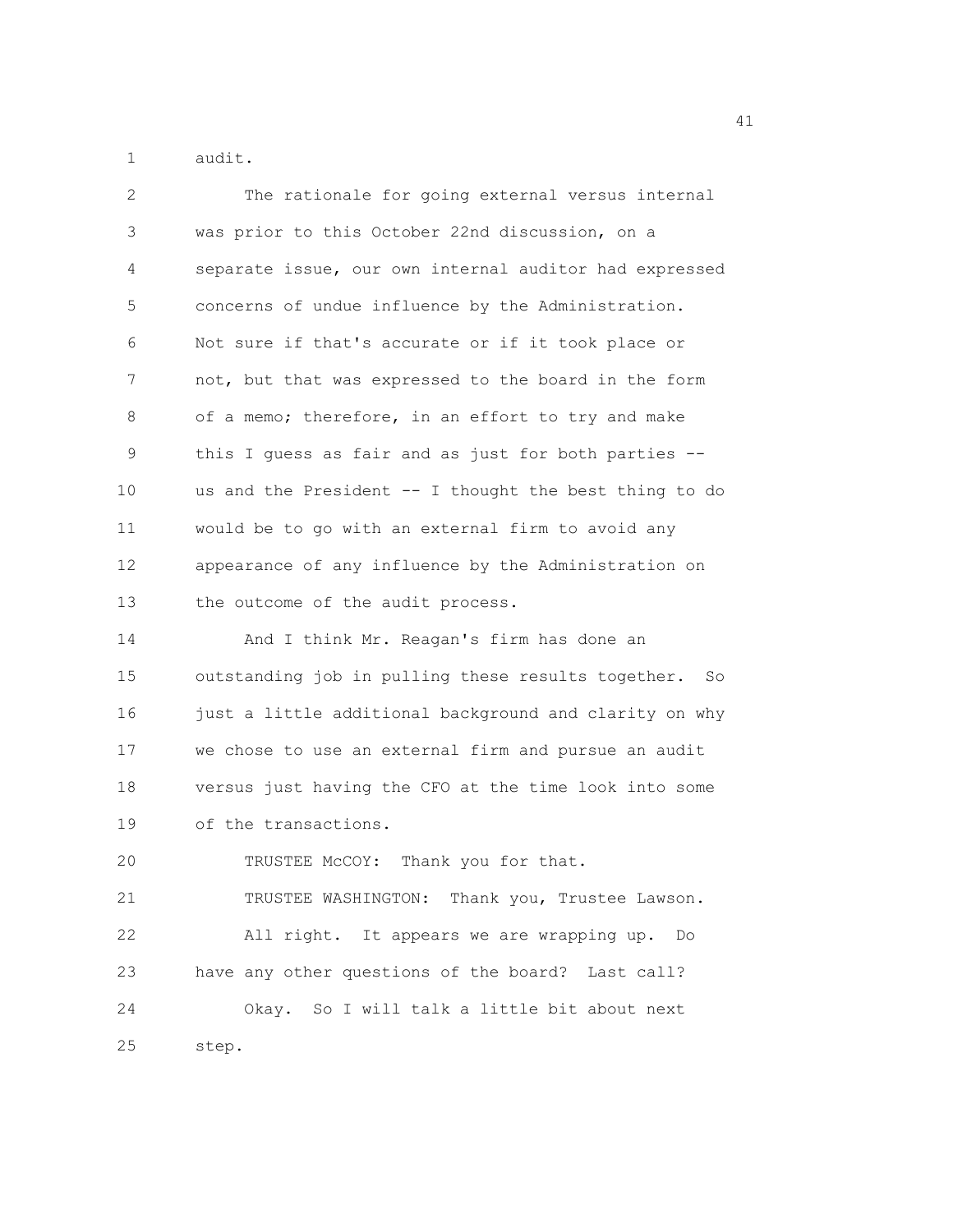1 Thank you, again, Jack, and your team; Ms. Poole 2 and your team; and VP Givens for the really hard, 3 diligent efforts that was made to conduct this audit. 4 At the next step, as far as the audit committee, 5 given the conversation today, there are some clear --6 there was some clear sort of repeated sentiments 7 around the need to do periodic review of processes and 8 procedures; perhaps even a schedule. 9 And, so the next step for the Audit Committee, 10 this report will come to the Audit Committee in our 11 next meeting as an action item for acceptance, and at 12 that time we will also have a discussion and action 13 and the Committee will come up with a number of 14 recommendations to the full board to be considered 15 during the full board meeting subsequently. 16 So that sort of is the process and procedures, I 17 think. Up until that point, I will work with VP 18 Givens to get some additional information about and 19 maybe even develop a draft of a schedule that or just 20 do some due diligence to what would go into the 21 scheduling process so we have something to recommend 22 and to provide the board and do our due diligence on 23 the back end. And then if there are any other 24 questions if members have questions, if committee 25 members have questions or recommendations or things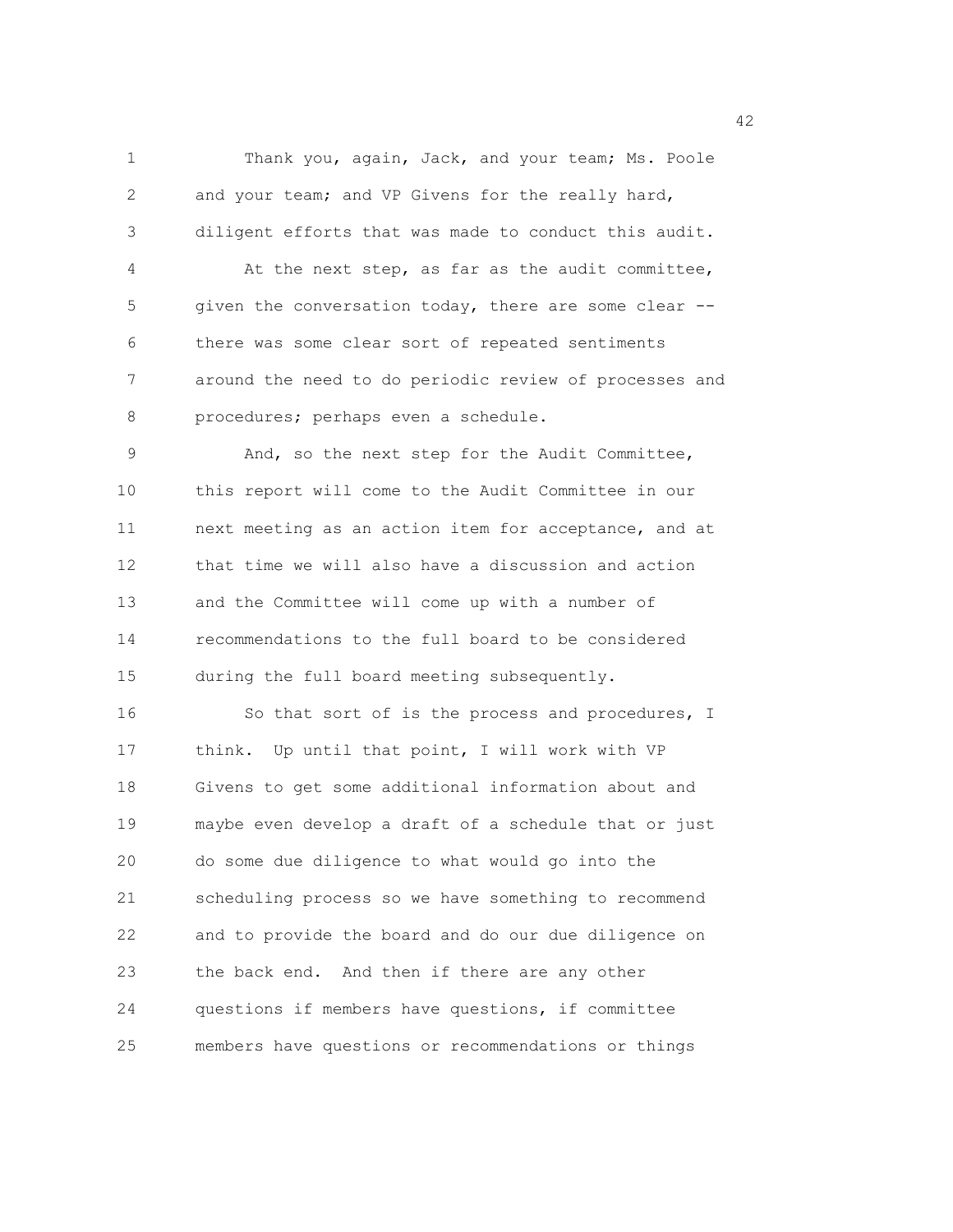1 that you would like to say, please direct them to 2 Mr. VP Givens, and we will do our due diligence to 3 make sure that what comes out of this is something 4 that is productive and something that helps us to move 5 forward and insure that our policies and procedures 6 are adequate and put us in the best position possible. 7 So our next meeting is in June. This will come 8 as an item for acceptance. We will provide 9 recommendations to the full board. 10 And if there are no other questions, concerns, 11 anything else; any other business before the board? 12 TRUSTEE WARREN: Trustee Washington. This is 13 Trustee Warren. This is one last comment, if I may? 14 I mentioned earlier that we would have this topic 15 about review of procedures on the next agenda for the 16 Board, and that will be positioned under your 17 Committee's report, so we can take the time there as 18 opposed to it being some separate line item. So I 19 appreciate the energy you plan to put into this prior 20 to the next board meeting, but the discussion around 21 this and any action items that your committee would 22 recommend, we would address it in that section of the 23 board meeting.

24 TRUSTEE WASHINGTON: Okay.

25 TRUSTEE WARREN: Okay, thank you.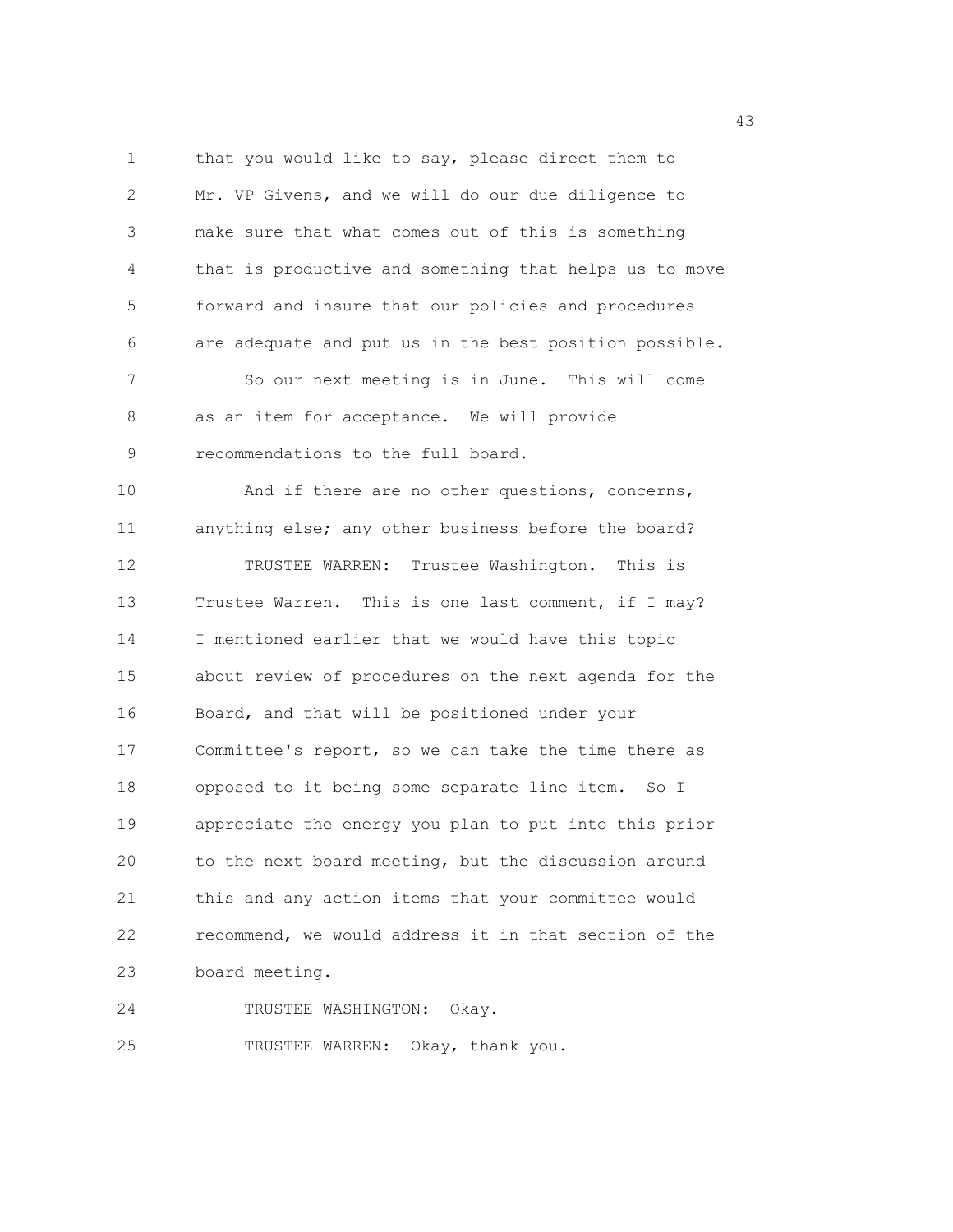| $\mathbf 1$      | TRUSTEE WASHINGTON: Thank you so much. If there |  |
|------------------|-------------------------------------------------|--|
| $\sqrt{2}$       | is no other business before the board, we are   |  |
| $\mathfrak{Z}$   | adjourned.                                      |  |
| $\overline{4}$   | (Meeting concluded.)                            |  |
| $\overline{5}$   |                                                 |  |
| $\epsilon$       |                                                 |  |
| $\boldsymbol{7}$ |                                                 |  |
| $\,8\,$          |                                                 |  |
| $\mathcal{G}$    |                                                 |  |
| $10\,$           |                                                 |  |
| $11\,$           |                                                 |  |
| 12               |                                                 |  |
| 13               |                                                 |  |
| $1\,4$           |                                                 |  |
| 15               |                                                 |  |
| 16               |                                                 |  |
| $17$             |                                                 |  |
| $18\,$           |                                                 |  |
| 19               |                                                 |  |
| 20               |                                                 |  |
| 21               |                                                 |  |
| 22               |                                                 |  |
| 23               |                                                 |  |
| 24               |                                                 |  |
| 25               |                                                 |  |